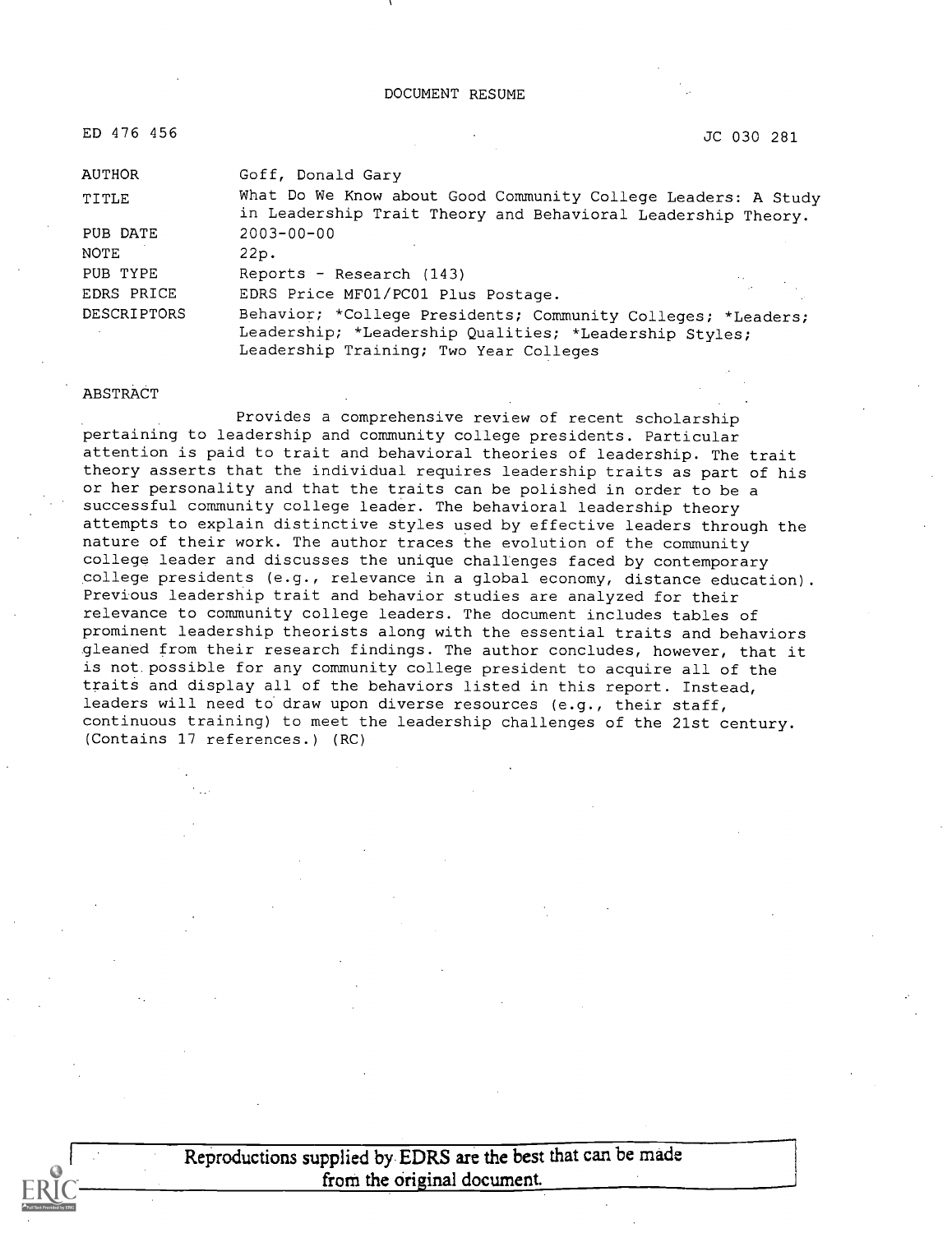$\sum_{i=1}^{n} \frac{1}{\left\| \mathcal{L}_{i}^{(i)} \right\|_{\mathcal{L}_{i}^{(i)}}} \leq \frac{1}{\left\| \mathcal{L}_{i}^{(i)} \right\|_{\mathcal{L}_{i}^{(i)}}} \leq \frac{1}{\left\| \mathcal{L}_{i}^{(i)} \right\|_{\mathcal{L}_{i}^{(i)}}} \leq \frac{1}{\left\| \mathcal{L}_{i}^{(i)} \right\|_{\mathcal{L}_{i}^{(i)}}} \leq \frac{1}{\left\| \mathcal{L}_{i}^{(i)} \right\|_{\mathcal{L}_{i}^{(i)}}} \leq$ 

Running head: A STUDY IN LEADERSHIP TRAIT AND BEHAVIORAL THEORY

## What Do We Know About Good Community College Leaders: A Study in Leadership Trait

#### Theory and Behavioral Leadership Theory

Donald Gary Goff

### Hillsborough Community College

Tampa, Florida

PERMISSION TO REPRODUCE AND<br>PERMISSION TO REPROTERIAL HAS PERMISSION TO HET TATERIAL HAS<br>DISSEMINATE THIS MATERIAL HAS<br>DISSEMINEEN GRANTED BY BEEN GRANTED BY

TO THE EDUCATIONAL RESOURCES INFORMATION CENTER (ERIC)

1 U.S. DEPARTMENT OF EDUCATION<br>Office of Educational Research and Improvement<br>EDUCATIONAL CENTER (ERIC)<br>EDUCATIONAL CENTER (ERIC) Even reproduced that has been reproduced tion<br>received from the person or organization<br>originating it.<br>The Minor changes have been made to<br> $\Box$  Minor changes duction quality.

Minor changes have been made to<br>improve reproduction quality.

**Points of view or opinions stated in this**<br>Points of view or opinions stated in this points of view or opinions arily represent<br>document do not necessarily represent document do not the policy.<br>official OERI position or policy.

 $\mathcal{I}$ 

sk

 $J$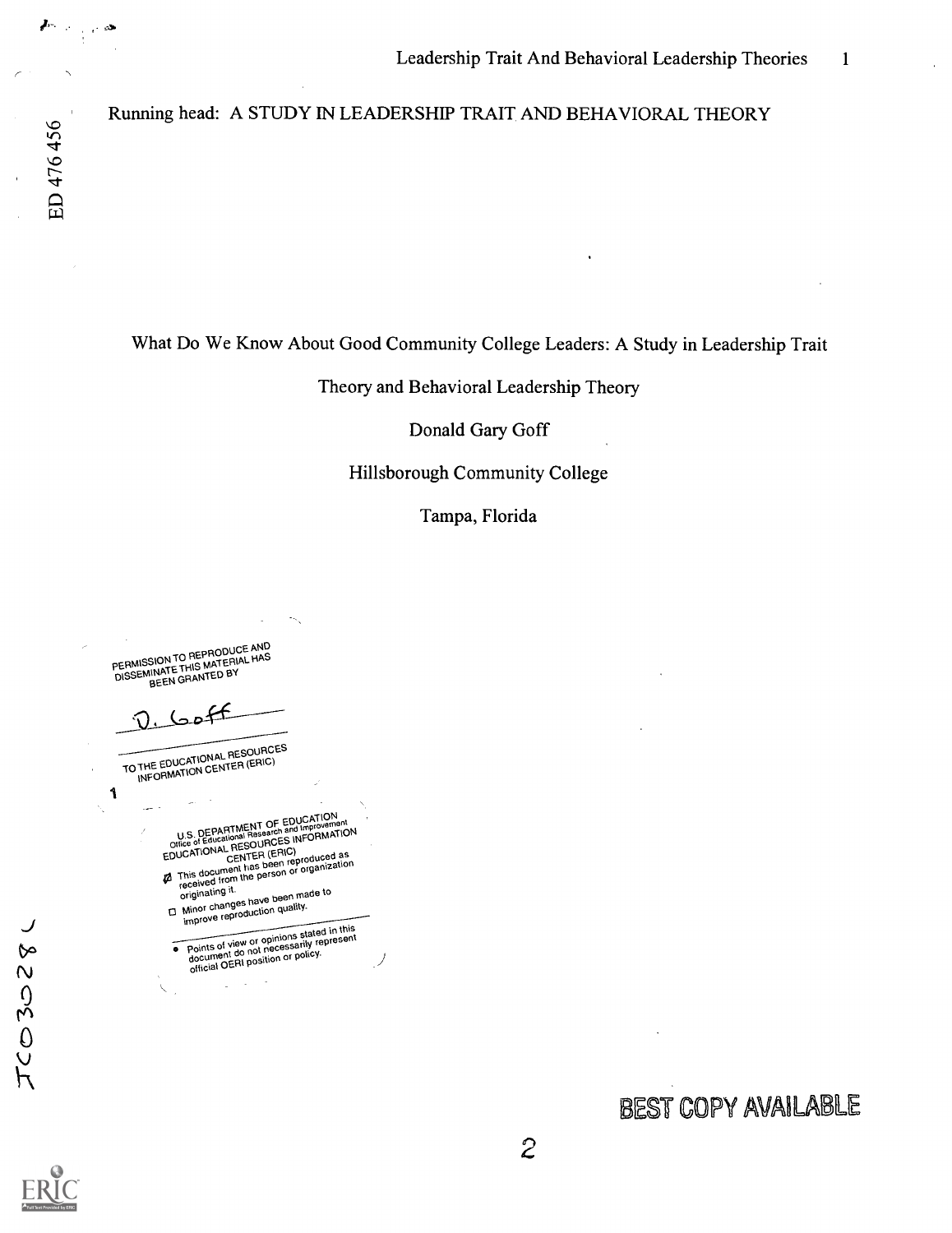What Do We Know About Good Community College Leaders: A Study in Leadership Trait Theory and Behavioral Leadership Theory

#### Introduction

To understand colleges and universities as organizations, one must also study the effects of leadership within the structure. Organizational leadership is an extremely important element of the educational institution. Much has been written about organizational structure and the impact of the leader on the organization. Birnbaum (1988) provides five basic theories to studying organizational leadership. The five leadership theories the author presented are: trait theory, power and influence theory, behavioral theory, symbolic and cultural theory, and contingency theory. This paper will present the leadership trait theory and the behavioral leadership theory against the backdrop of the community college and the leadership challenges to be encountered in the  $21<sup>st</sup>$  century.

How does one learn the art of leadership? Can it be learned? It is argued that under the trait theory of leadership, leaders can be made only if they have been born with the right traits. The behavioral leadership theory proposes that leaders are made and not born. The study, analysis, and professional discussions about leadership are key to understanding the necessary traits and behaviors needed by the community college president. Hockaday and Puyear (2000) indicate that there are more than 125 definitions of leadership. Leadership, as described in Community College Leadership in the New Millennium, is "simply holding the goals of the institution in one hand and the people of the institution in the other and somehow bringing these two together in a common good" (p. 3). Yukl (1989) has defined leadership as a group process that involves interaction between at least two persons in pursuit of a goal. The community college president requires the leadership skills and behaviors needed to lead people to achieve



 $\mathbf{I}$ 

\$ 1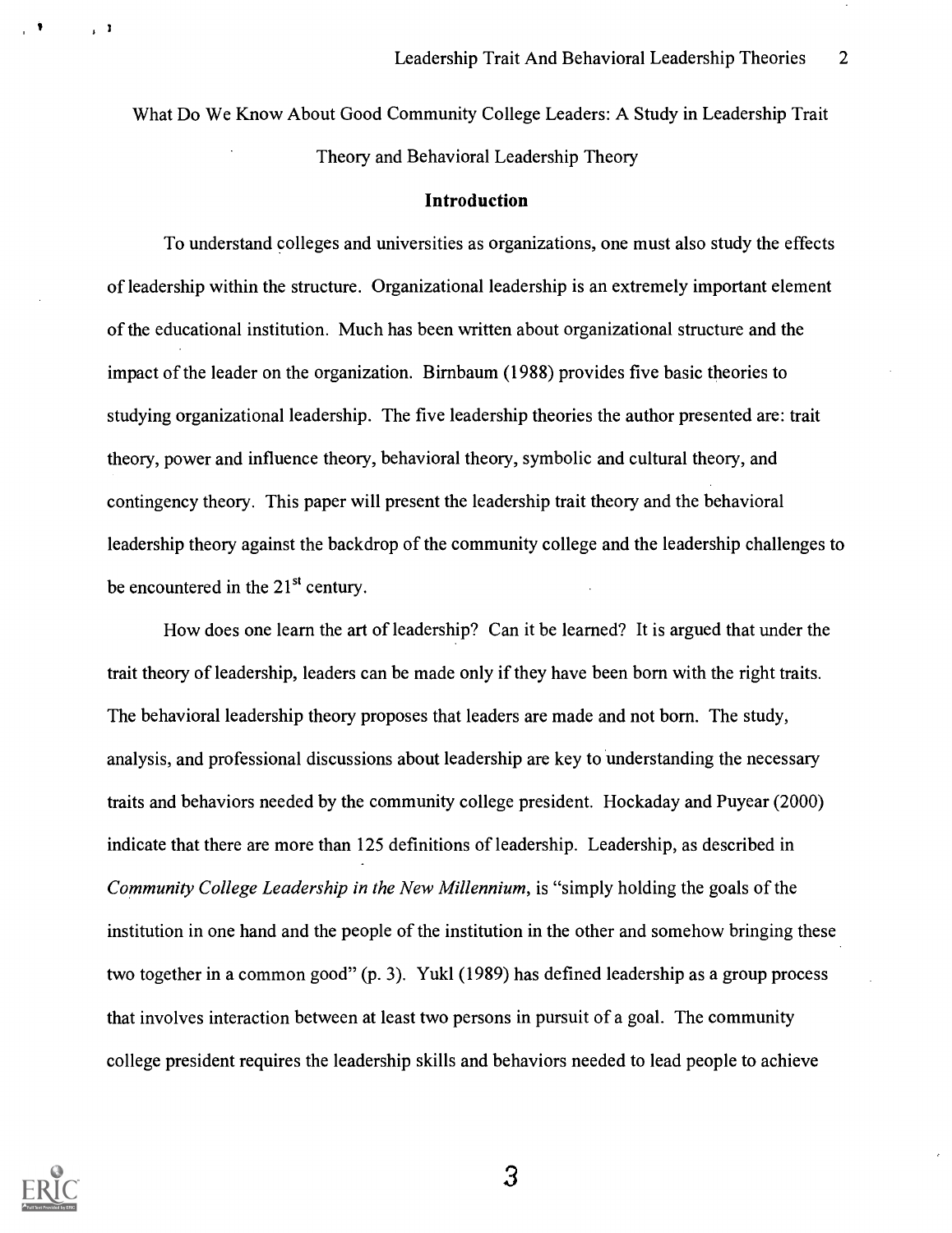common goals and produce success as he or she faces the new millennium challenges.

### Definition of Leadership Trait and Behavior Theories

Research of leadership began with the trait theory during the early part of the  $20<sup>th</sup>$ century and transitioned into the behavioral leadership theory during the 1950s and 1960s. Many researchers were dissatisfied with the results of the trait theory and created the behavioral leadership theory as a way to explain how leadership is practiced and what behaviors are needed to be a successful leader. Below are the definitions of the two leadership theories.

The leadership trait theory attempts to explain distinctive characteristics in leader effectiveness through the identification of a set of personal traits. It was assumed that potential leaders could be identified by observing and identifying personality traits. The individual had to have the leadership traits as part of their personality. However, the traits could be honed through practice, training, and experience. In a report to the American Association of Community Colleges (AACC), Hockaday and Puyear (2000) provided a list of nine traits needed by the effective community college president. Those nine traits are: "vision; integrity; confidence; courage; technical knowledge; collaborators, persistence; good judgment; and the desire to lead" (pp. 3-5). The authors have suggested that the potential community college president should develop and hone these nine traits as they travel along the pathway to the presidency. Again, the trait theory argues that the individual requires leadership traits as part of his or her personality and that the traits can be polished in order to be a successful community college leader.

The behavioral leadership theory attempts to explain distinctive styles used by effective leaders through the nature of their work. Bass (1990) in defining the behavioral leadership theory has focused on two essential behavioral characteristics of a leader. Those two behavioral  $\epsilon$  elements are the genuine concern for people (employee-centered) and a strong desire to complete



 $\overline{1}$ 

, 才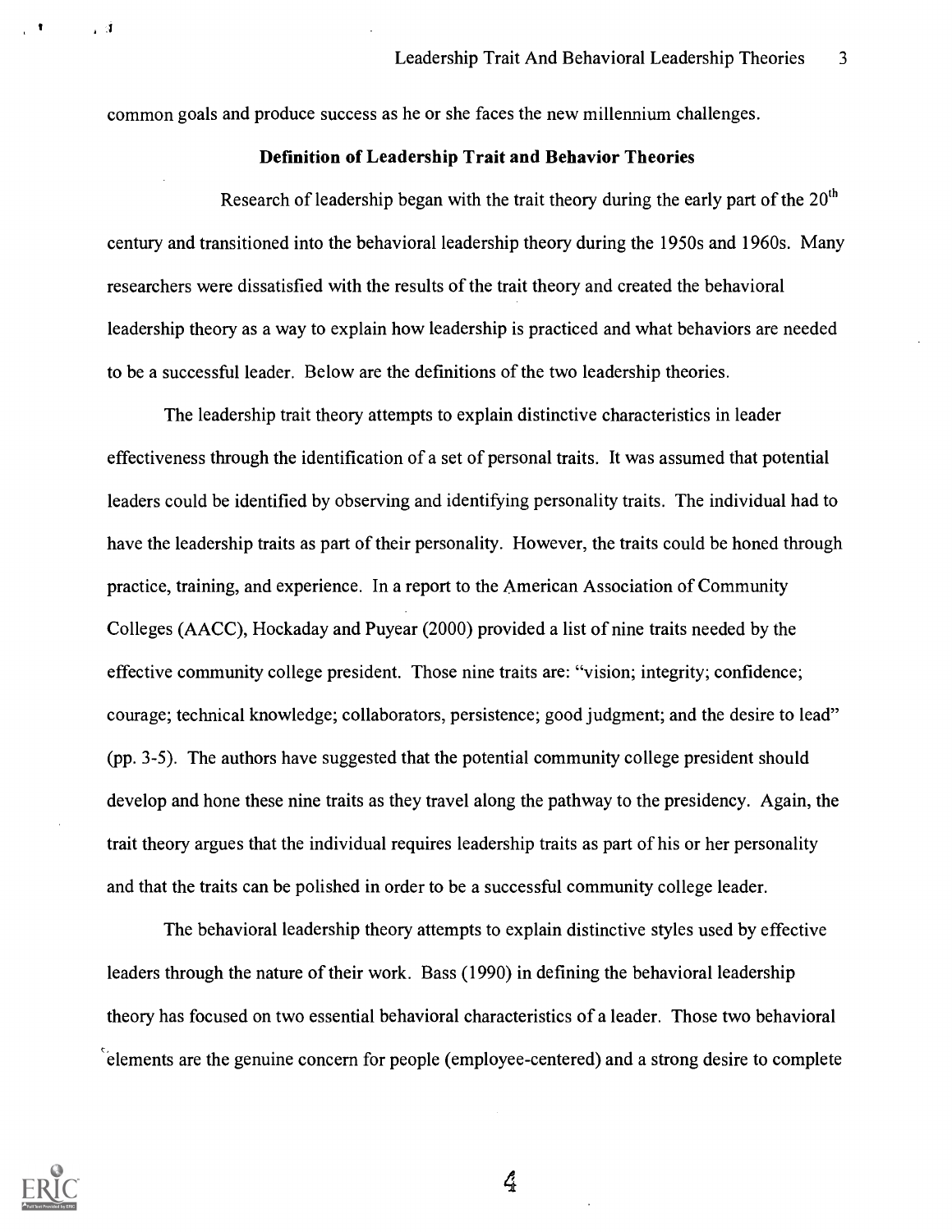the task (job-centered). The employee centered leader behaviors focus on interacting with their employees in a way that encourages mutual trust, sensitivity, and rapport between leader and follower. The job-centered behaviors are focused on getting the job done with close supervision, rewards, coercion, and a bureaucratic structure. The purpose of this aspect of leader behavior is to produce the product and increase profits. Yukl (1971) describes four basic behaviors required of a leader. The directive behavior is to clarify goals and expectations and explain job procedures. The support behavior is to be concerned, supportive, listen to employees, and provide appropriate advice. The participative behavior seeks ideas and inputs to help make decisions. The achievement behavior sets high goals and seeks goal commitment from employees. It is argued that under the behavioral leadership theory, leaders can be made through study, practice, and experience. Leaders are not born.

### 21<sup>st</sup> Century Challenges for the Community College Leader

Community college presidents and those in the making will need to understand and be experienced in dealing with leadership hurdles. The millennium will bring new challenges along with the old. Community college presidents will need to be successful in handling these  $21<sup>st</sup>$ century challenges to ensure the vitality and continued success of their community college. Those faculty members, deans, vice presidents, and provosts on the pathway to being a community college presidents will need to identify inherent leadership traits, gain skills and behaviors to deal with the challenges, and operate within an ever-changing environment.

Past community college presidents have had unique challenges and environments in which they had to be successful. Sullivan (2001) identified the four generations of community college leaders as: "the founding fathers, the good managers, the collaborators, and the millennium generation" (p. 559). Each generation had major responsibilities during the 100



 $\bullet$ 

 $\mathcal{L}^{\mathcal{A}}$ 

 $\tilde{5}$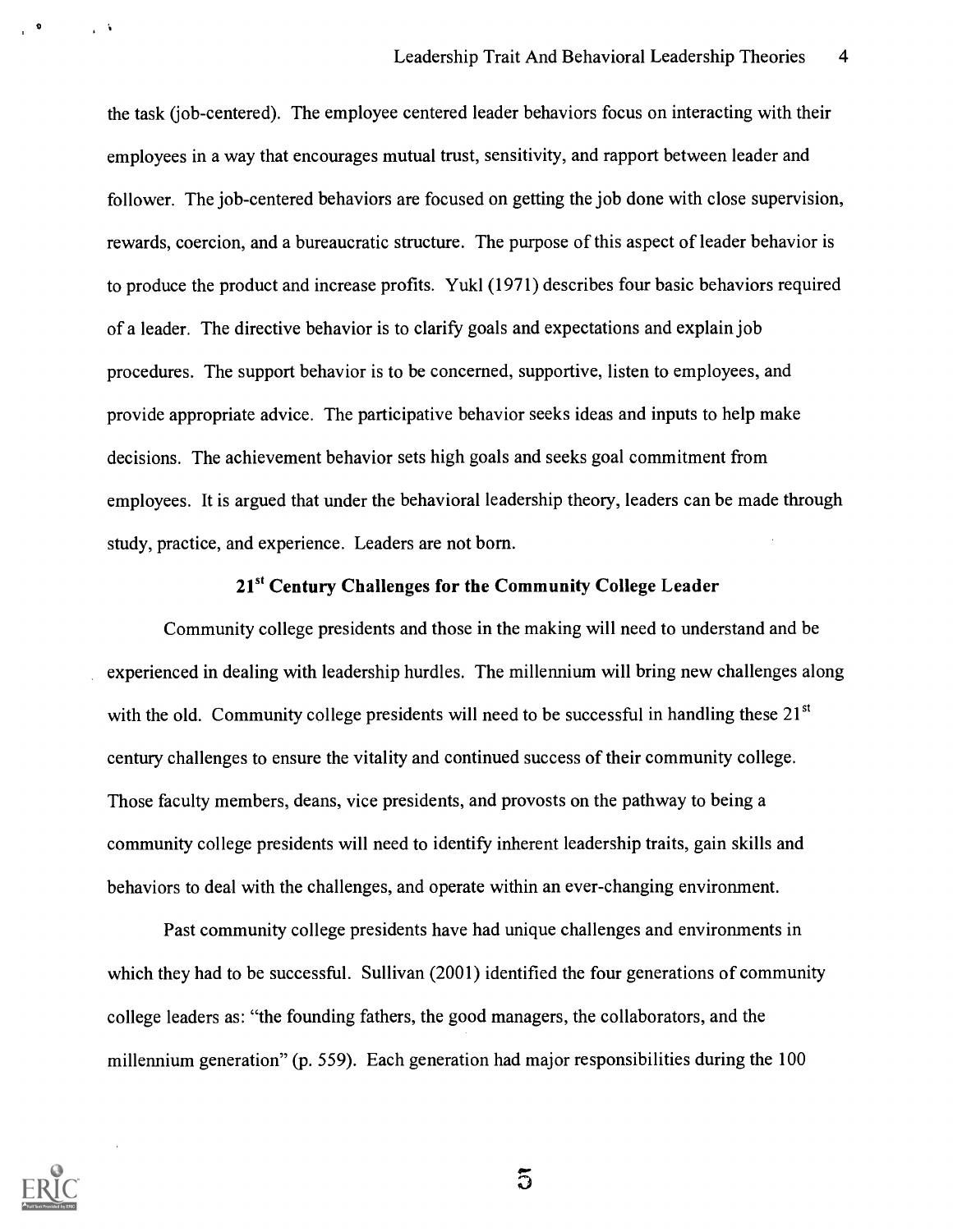years of development of American community college structure. The founding fathers' generation was responsible for the initial development of the new postsecondary education system in America. The good managers were responsible for the rapid growth and management of vast resources infused into the community colleges. The collaborators developed strong teams of the faculty, staff, and administrators in order to bring together scarce resources to ensure student access to higher education.

The millennium generation of community college presidents will be required to redefine the role of the community college president to meet the new challenges. They will need to be dealmakers and coalition builders within the changing environment. The 21<sup>st</sup> century challenges, as characterized by Sullivan (2001), are:

- a continuing scarcity of resources;
- changing student and staff demographics;
- a shift in emphasis from teaching to student learning and learning outcomes assessment;
- technological developments that absorb an increasing proportion of the operating budget, challenge traditional instructional methods, and require significant retraining of staff and faculty members;
- increasing regulation by external agencies and demands for shared governance from internal constituents;
- public skepticism about their ability to meet the learning needs of contemporary consumers;
- competition from private-sector providers of high-quality training;
- blurring of service boundaries as a result of distance learning and Internet use;



 $\mathcal{L}^{\mathcal{A}}$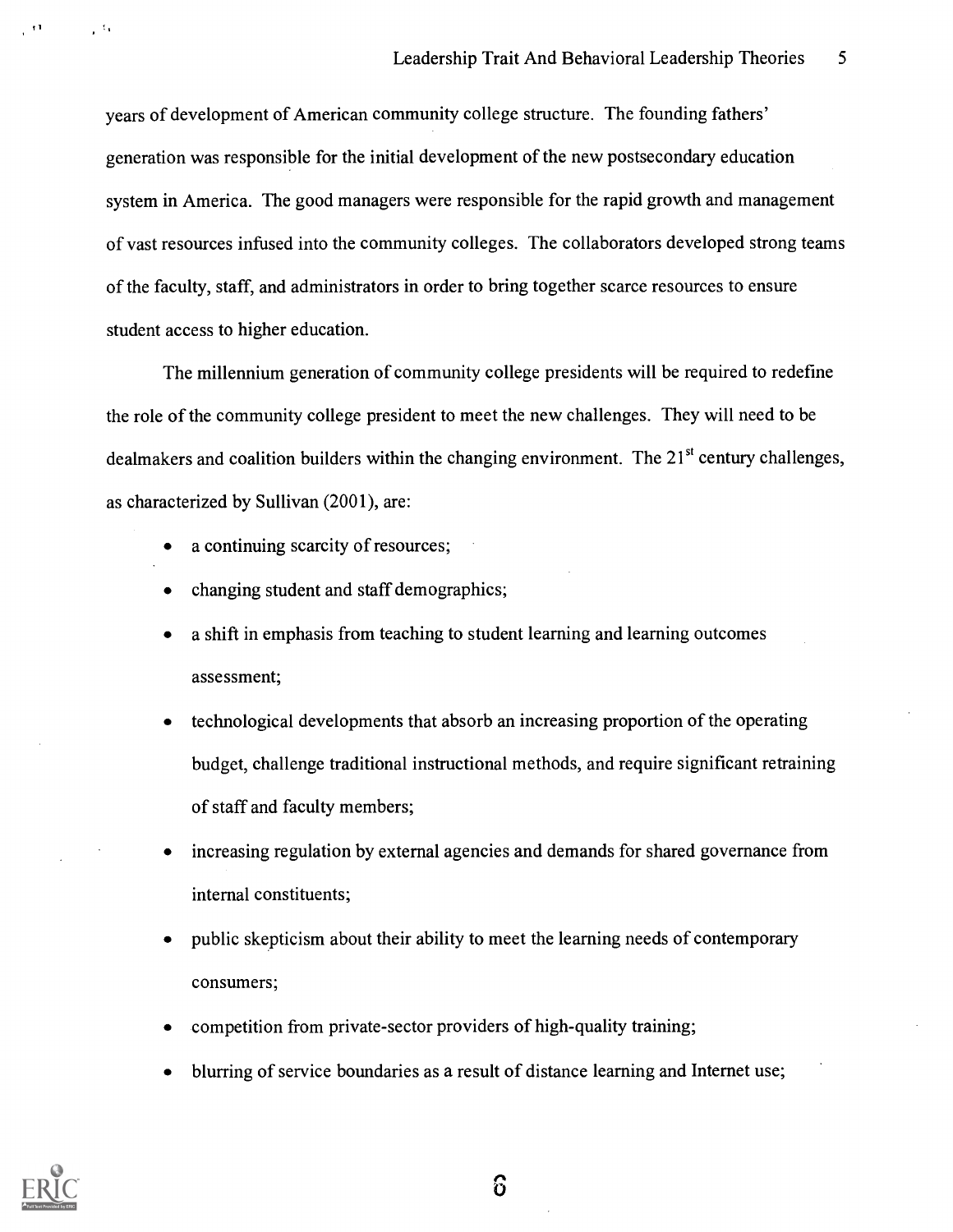- reduced emphasis on degree completion and growing interest in other forms of credentialing; and
- finally, a nearly unbearable barrage of information. (pp. 559-560)

The tests of the  $21<sup>st</sup>$  century listed above do not have proven solutions or answers. The list provides a good view into the  $21<sup>st</sup>$  century educational environment and the possible hurdles to be encountered. The community college president must assess his or her particular situation, environment, and available resources to form an appropriate response to the challenges that Sullivan has provided. The success of the response will depend on the traits and behaviors the community college president has in dealing with the challenges.

Hockaday and Puyear (2000) also present many of the new hurdles that the community college president will encounter in the new decade. Those challenges are: "relevance in a global economy, new competition and the move toward privatization, distance education, competencybased programs, mission boundaries blurred, and new funding challenges " (pp. 6-7). The global economy requires community colleges to look beyond district boundaries and offer international programs that will ensure district competition within the global market place. Stronger competition from private colleges and universities and the use of distance education has forced community colleges to offer competitive programs and divert scarce resources to maintain relevance in the educational marketplace. With the trend toward competency-based programs demanded by employers and state governance bodies, the community college president must establish mechanisms to ensure and maintain compliance. The programs offered by the community college must meet the corporate and governmental expectations needed in the workforce. The blurring of mission boundaries and mission creep with funding issues creates a severe impact on the college's ability to meet expectations. Additional missions with fewer



1 I

 $\mathbb{R}^{|\mathcal{X}|}$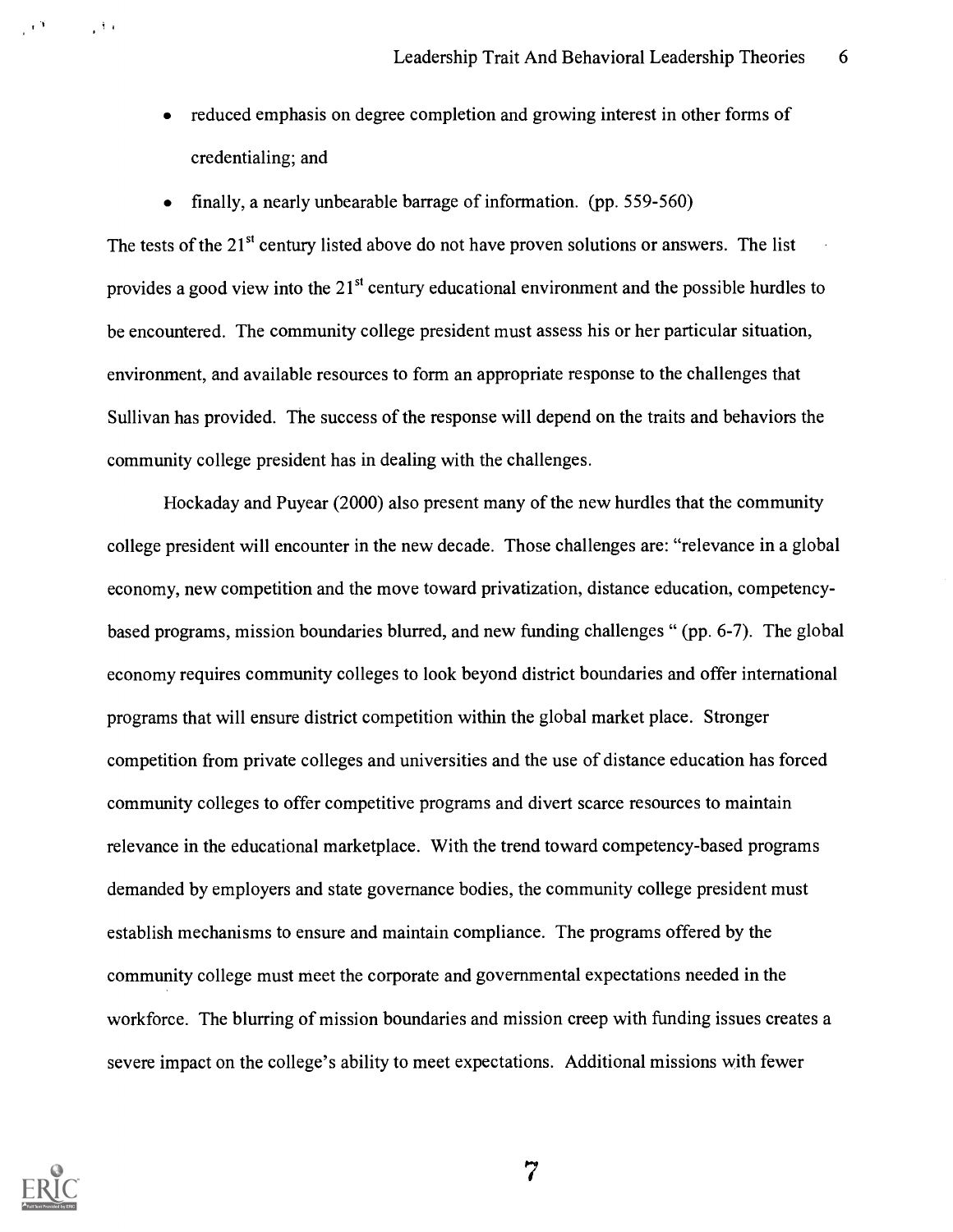funding resources create a constant struggle for the community college president to resolve.

Cohen and Brawer (1996) also present insight into the hurdles to be faced by the community college president, offering a general list of the trends, challenges, and obligations. The authors indicate that new community college presidents must have a basic understanding of the economy, demographics, and public attitudes toward education. The economy should supply sufficient resources for educational opportunities to educate the youth of America and continue lifelong learning for its citizens. According to Cohen and Brawer, the demographics of the community college students will continue to support the need for career, collegiate, developmental, and continuing education opportunities. Public attitudes toward education will be based on colleges providing a route for personal advancement. If the colleges fail to convince the public that education provides upward mobility, then other funding priorities may displace education. The community colleges must continue to serve as the feeder to universities, and offer programs such as remedial education, developmental programs, workforce programs, and continuing education to maintain public support. The authors did not project a major change in the economy, demographics, or public attitudes toward education. Cohen and Brawer indicate that state financing will provide the bulk of funding support for community colleges in the near future.

In today's world of a potential recession with reductions to the tax base, public financing of educational services provided by the community colleges may be diminished. Reduced funding could affect the college's ability to provide remedial education, developmental programs, workforce programs, and continuing education. The lack of educational services and support to meet the needs of the community could severely affect public attitudes toward higher education. Community colleges will need to develop alternative funding sources through



 $\mathbf{r}$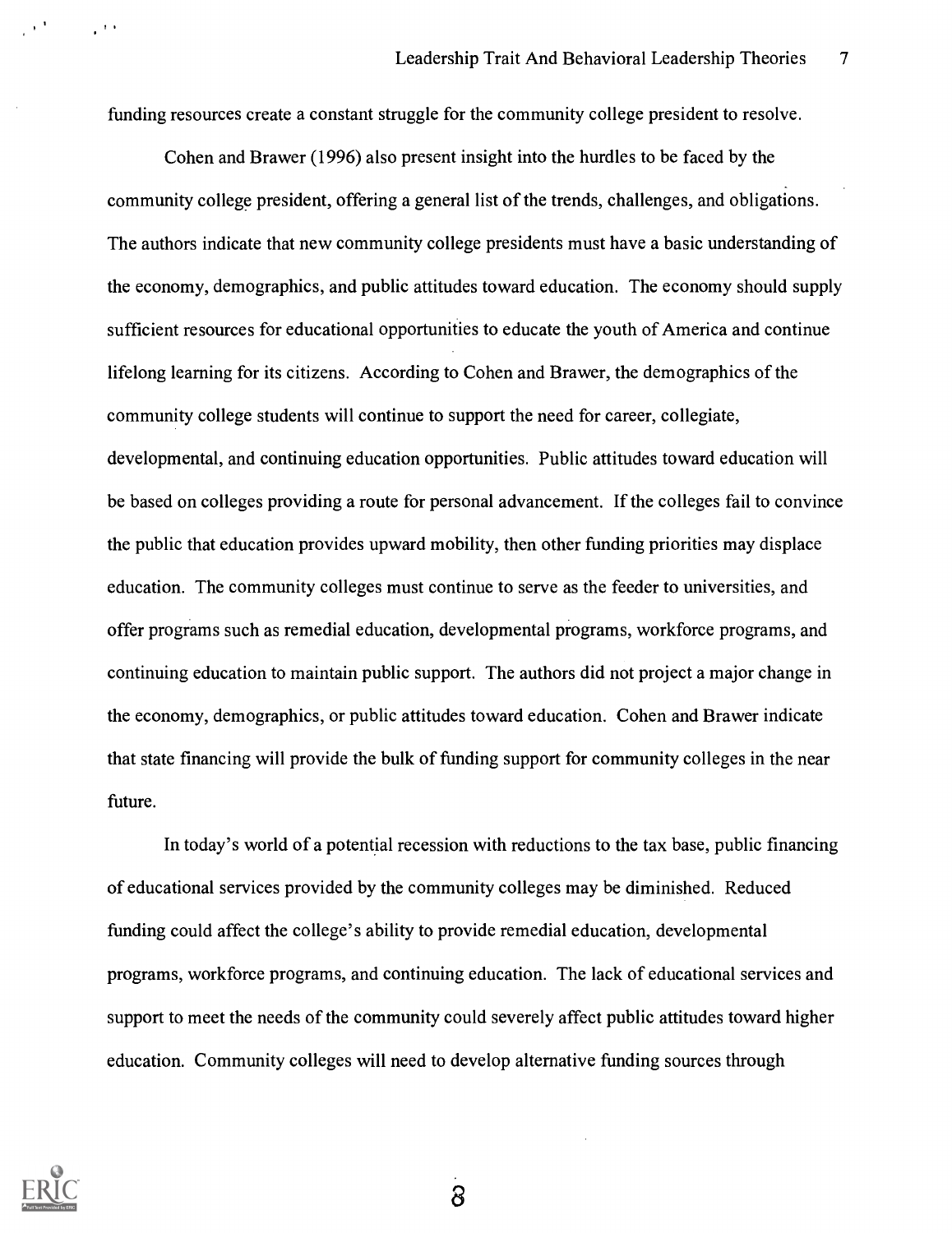foundations, donations, and grants to maintain current educational programs and to expand services.

Other impacts offered by Cohen and Brawer (1996) include a slow growth in student admissions, slow growth in faculty, changes in governance, financing, instruction and curriculum, and a need to adjust organizational structures. Community college growth will occur in both eighteen-year-olds and mature adults seeking education as a way to improve their quality of life. The community colleges will also need to accommodate a growth in minority students. A large need for faculty replacements will occur in the early part of the millennium due to retirements. However, the growth in the actual numbers will correspond to the student growth. Changes in governance will continue to be made with the desire to ensure state and local governance agencies can influence quality of instruction and accountability of community college performance. The authors also indicate instruction and curriculum will remain oriented on collegiate and general education programs that transfer to the university with a growth in workforce and technical programs. Career education, developmental education, community education, collegiate, and general education will still be the focus of the community college curriculum in the near term. Electronic methods of instruction, such as multimedia, interactive media, and distance learning will continue to supplement classroom-centered instruction, not replace it. Cohen and Brawer have presented an accurate view of the educational environment community colleges will encounter in the new century.

Organizational restructuring is also a real or perceived need by the new community college president to meet his or her leadership and management requirements. The organizational structure tends to be re-crafted when a new community college president arrives in the position. Underwood and Hammons (1999) contend that the incoming community college



 $\sim$   $^{\circ}$ 

 $e^{\pm i\omega}$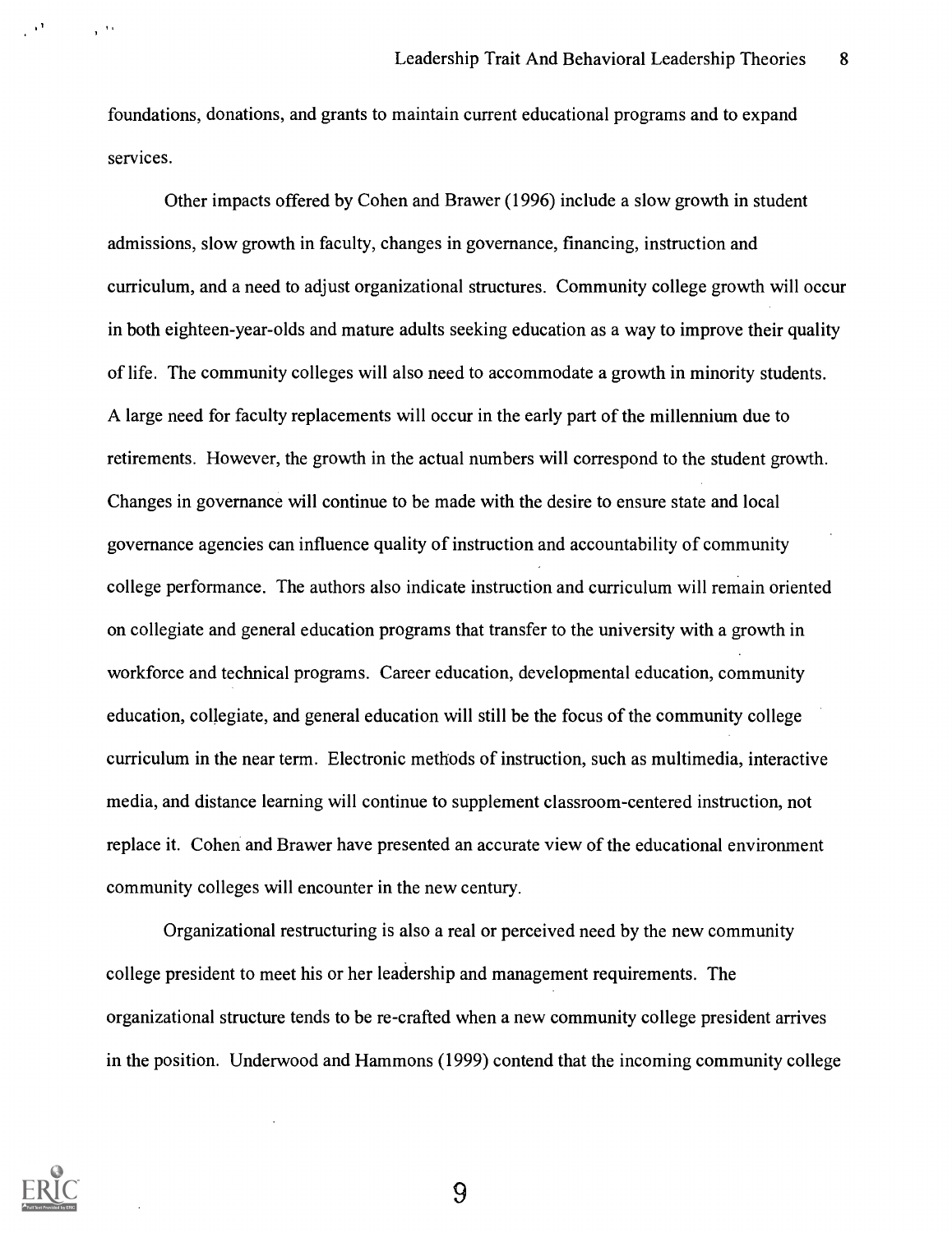president will have to manage organizational changes within the community college. The author's research indicates that the leadership style of the new president will require a restructuring of the college organization to meet his or her requirements. The data presented by Underwood and Hammons indicates 71 percent of incoming community college presidents made organizational adjustments and changes within the first year of their presidency. There are constant changes and readjustments to the organization approximately every 24 months. The authors also indicate that 84 percent of the nation's 1,100 plus community colleges reviews the organizational structure annually, with 77 percent making changes to the structure every 24 months. This constant changing of the community college organizational structure is a major challenge for the community college president and the college itself.

The community college itself can pose challenges that can be overwhelming for a new president. According to Alfred and Rosevear (2000), the community colleges are "slow-moving, change-resistant organizations with static organizational structures and systems-driven management" (p. 2). The static organizational structure portion of this quote contradicts the data presented by Underwood and Hammons (1999). The organizational structures of community colleges tend to be in constant transition and change. However, slow-moving and resistant to change is alive and well in community colleges according to the authors. Alfred and Rosevear indicate "institutions cannot get to the long term in one jump. The goal should be to understand what relatively small things they have to do this year that will have enormous implications for the future" (p. 27).

I would offer that the community college cannot make rapid changes due to the collective resistance to change and the "collegial" structure. The internal inertia requires unique strategies to counteract. The community college president must develop and implement unique strategies



 $\mathbf{r}^{-1}$  :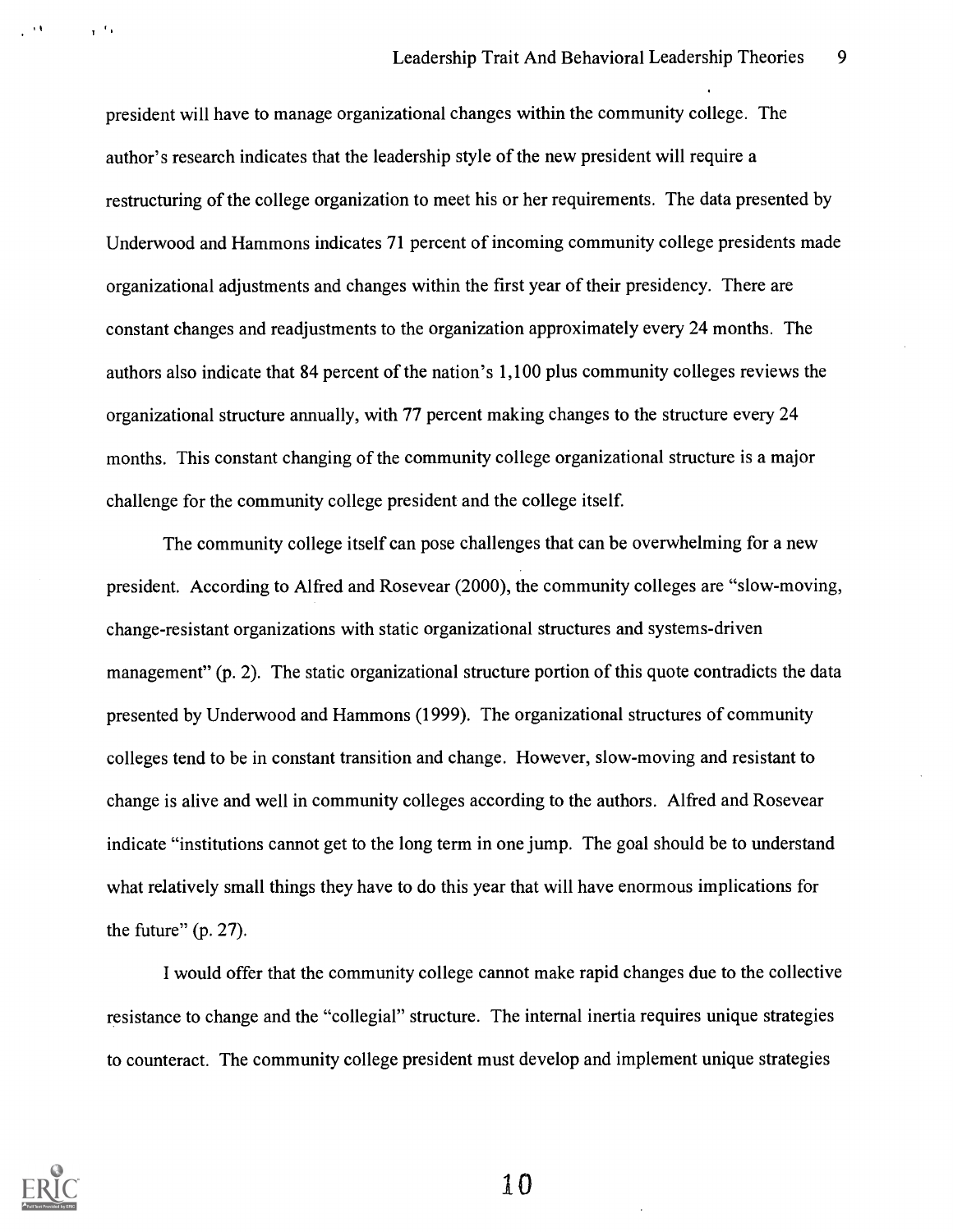to ensure goal accomplishment. The internal operation of the community college indicates that it starts slow, continues at a slow pace, and cannot be stopped, or change direction very quickly. Alfred and Rosevear (2000) indicate that patience and persistence are needed traits of the community college president to overcome resistance to change. The community college is like the tortoise, not the hare. This resistance to change, I suspect, is prevalent in all higher education institutions.

#### Leadership Traits Needed by the Community College President

There is no common agreement on the leadership traits and skills needed to be a community college president. Kouzes and Posner (1991) in their study of 1,500 American managers identified over 250 different traits that were admired by their subordinates. The authors stated: "According to our research, the majority of us admire leaders who are: honest, competent, forward-looking and inspiring" (p. 16). Though much research has been conducted as to the required leadership traits for a community college president, there appears to be limited consensus. Leadership research has presented traits, habits, hints, types, and change agents needed by the community college president. The fog of the research on what traits and skills are required by the community college president has made the pathway to the presidency multiplechoice. As one travels the path to the presidency, numerous skills and traits will need to be developed. Many authors have conducted research to identify leadership traits and skills required to be a successful community college president. What follows is an examination of some of the research available on traits and skills needed by community college leaders.

According to Alfred and Rosevear's (2000) theoretical framework, several leadership traits and skills to be developed by community college leaders are "teamwork, information sharing, core competency focus, customer service emphasis, and market foresight" (pp. 3-7).



 $\sim 2$ 

 $\mathcal{L}^{(0)}$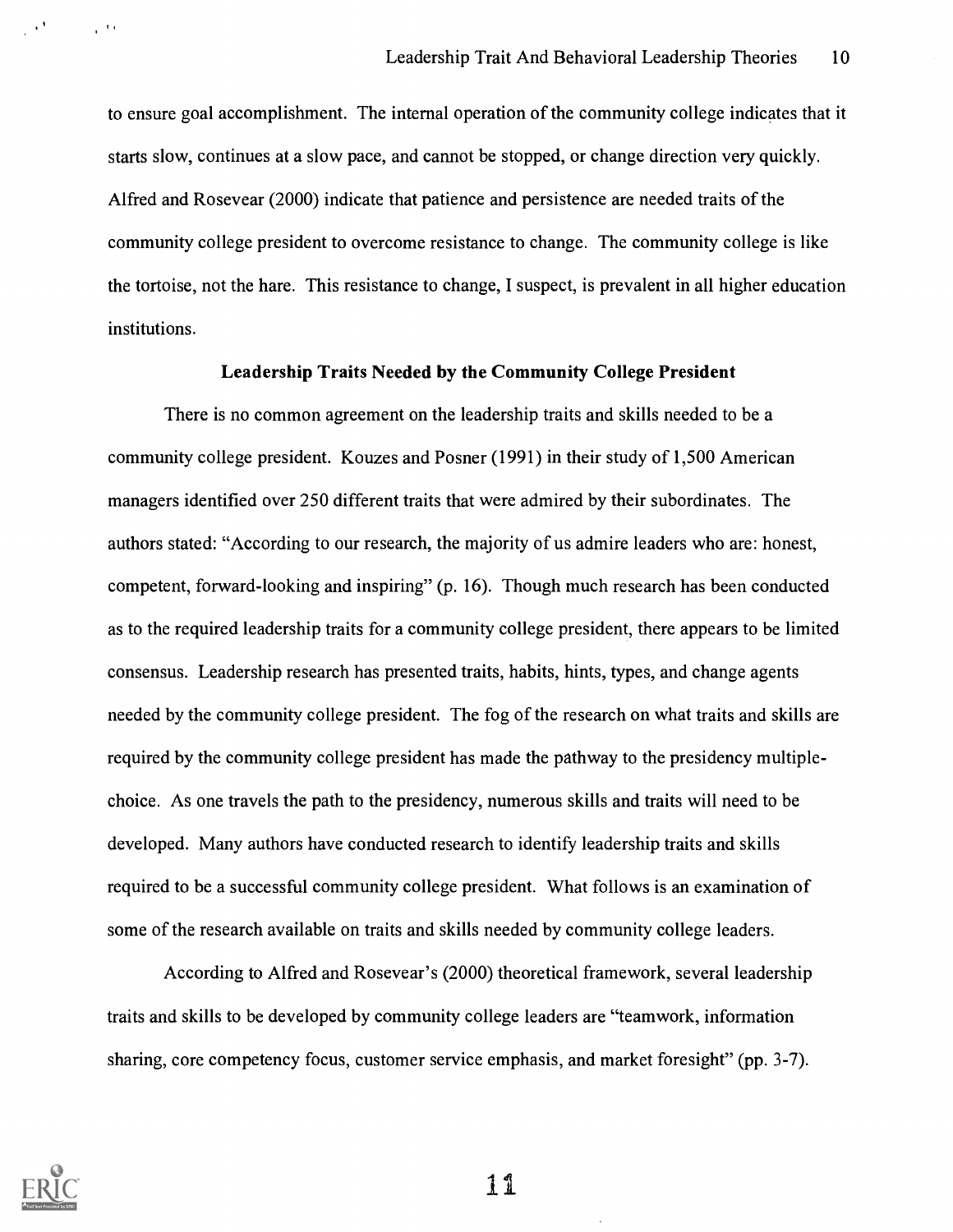Alfred and Rosevear also indicated that these traits should be developed as the community college leader moves through the academic structure of faculty, department chair, dean, vice president, and provost. By the time the individual reaches the presidency, the seven traits must be sufficiently developed to provide a firm base upon which to lead.

Covey (1989) describes seven habits of highly effective people that can be important for a community college president. The seven traits are: "be proactive, begin with an end in mind, put first things first, think win-win; seek first to understand, then to be understood; synergize, and sharpen the saw" (p. inside cover). Most community college presidents should want to be highly effective leaders and should implement and practice the seven habits. Mr. Covey's list of habits is also different from the two previous research findings.

When Garmon (2001) accepted the presidency of a community college, many wellwishers offered 66 helpful hints that would help him lead his college. The list of suggestions included advice on practicing humility, picking your battles, instilling a sense of pride, and trusting your intuition. Garmon summarized the 66 helpful suggestions into the following statement:

What matters most is open, honest, accurate communication, with a good dose of common sense, lots of willingness to trust and constant dedication to the success of students and those who serve students. Above all, the community college is a learningcentered organization. This means that its success has to be the primary business of everyone involved in giving strength to the college community and to supporting faculty and staff. (p. 10)

The focus of 66 helpful hints was on actions to be taken by the community college president while executing the authority of the office. The summation provided by Garmon provided



 $\sqrt{3}$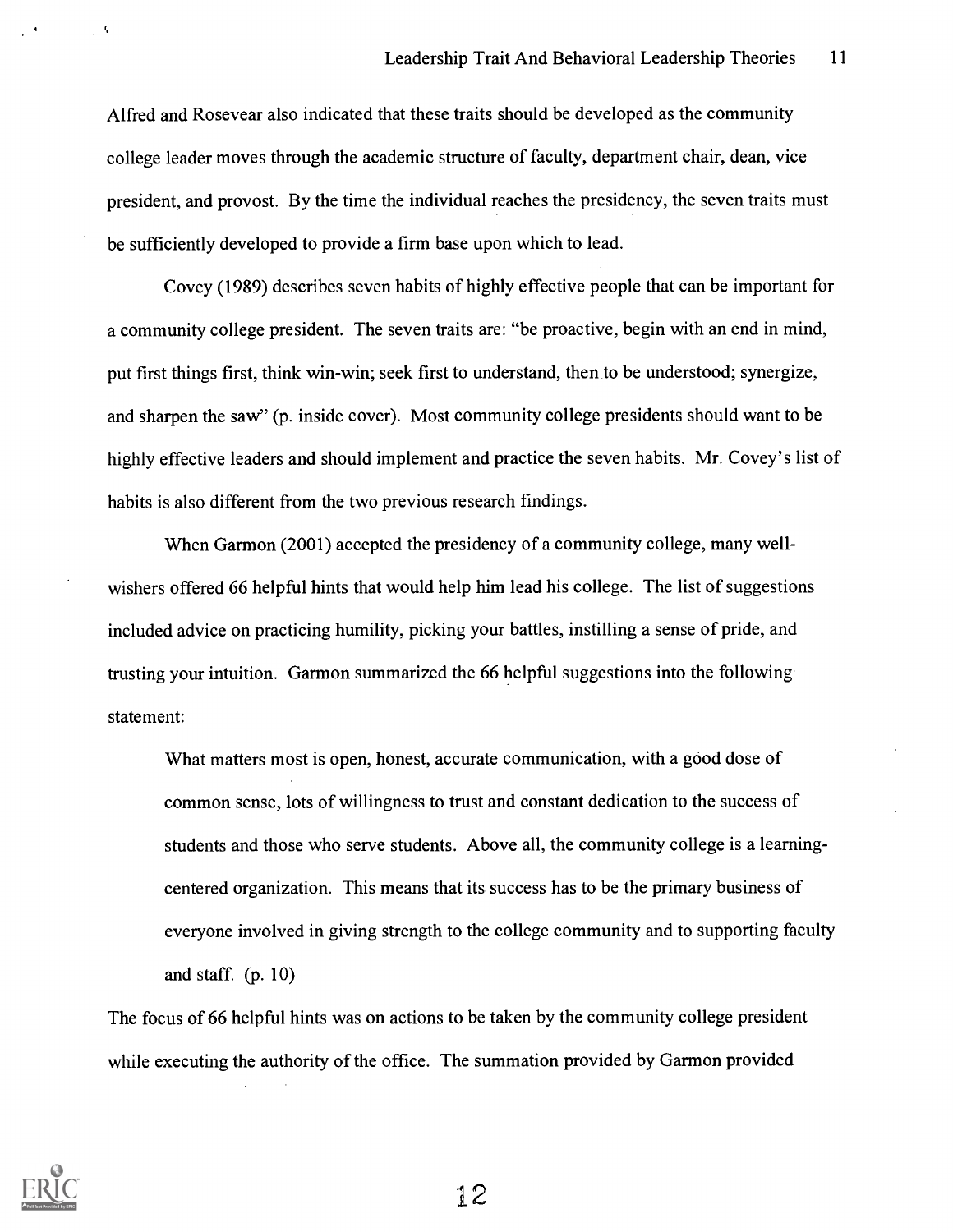additional community college leadership traits for consideration.

 $\mathcal{C}^{(n)}$ 

The literature on community college leadership presents additional traits needed by women community college presidents. Three prominent women leaders provided comments based on experiences acquired as a community college president. Evans (2001) argues that women leaders are "not so bound by tradition nor enamored with power and the trappings of office; they are outcome-oriented and very caring. They are "can do" people, who take on challenges others shun" (p. 181). Giannini (2001) sees women community college leaders as responsive change agents guiding the future agendas of higher education. Stephenson (2001) challenges woman leaders to understand staffing, students, funding and the workforce.

The list of leadership traits needed by a community college president continues to grow as additional trait research is conducted. Even the trait research data provided in this chapter creates a fog as to what are leadership traits and what are leadership behaviors. The confusion surrounding this information makes it difficult to separate the two. Hockaday and Puyear (2000), as stated above, have provided the most cohesive research on leadership traits required by a community college president.

### Leadership Behaviors Needed by the Community College President

Ohio State University (OSU) was the leading proponent for the study of leadership behaviors. According to Bass (1990), the OSU behavioral leadership theory research conducted during the 1950's and 60's focused on the observed behaviors of consideration and initiating structures. Consideration behaviors would endear trust, respect, and sensitivity for subordinates. Initiating structure behaviors would be to work people hard through a series of rigid schedules, be dictatorial in manner toward subordinates , and put the task ahead of the subordinates. What are the leadership behaviors needed by a community college president? Several authors

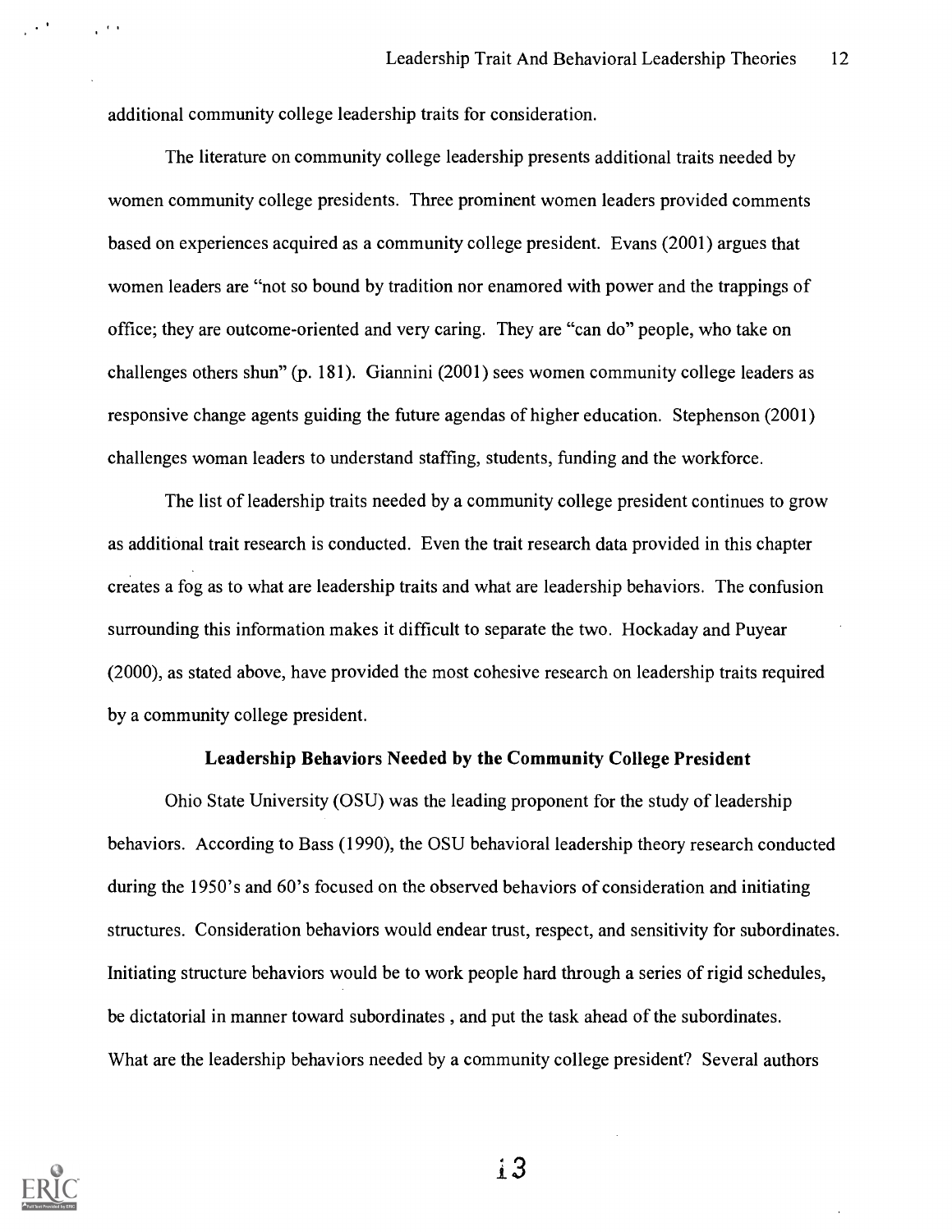have provided research data to illustrate some of the behaviors required of successful community college presidents. What follows is an examination of some of the research available on leadership behaviors needed by community college leaders.

In a meta-ethnographic study by Pielstick (1998), seven major community college leadership behaviors were provided. The seven leadership behaviors are: "creating a vision, communicating the vision, building relationships, developing a supporting organizational culture, guiding implementation, exhibiting character, and achieving results" (p. 15). The author also pointed out that the leader had to create and sustain a supportive culture of understanding and confidence within the community college to overcome obstacles. This data would support the OSU defined consideration behavior.

Oakley and Krug (1994) presented two extreme types of leader behaviors, the reactive, and the creative leader. The reactive leader makes all decisions personally, pushes the organization for results, is highly opinionated, and afraid of losing control. The reactive leader is oriented toward the problem and symptoms instead of discovering the cause of the problem. The reactive leader is an example of an initiating structure behavior. The creative leader empowers people to make decisions, pulls the organization toward a vision, is open-minded, and relaxes control to obtain results. The creative leader is oriented on solutions that nurture ownership by the team members. The creative leader is an example of consideration behavior.

McFarlin, Crittenden, and Ebbers (1999) listed nine behaviors and factors that community college presidents possess based on a survey conducted in 1998. The survey instrument was mailed to 975 presidents of public two-year colleges with 718 returned responses. The results of the survey provided nine common behaviors and factors of a community college president. The common behaviors are: "possession of an earned doctorate



 $\mathbf{r} = \mathbf{0}$ 

i4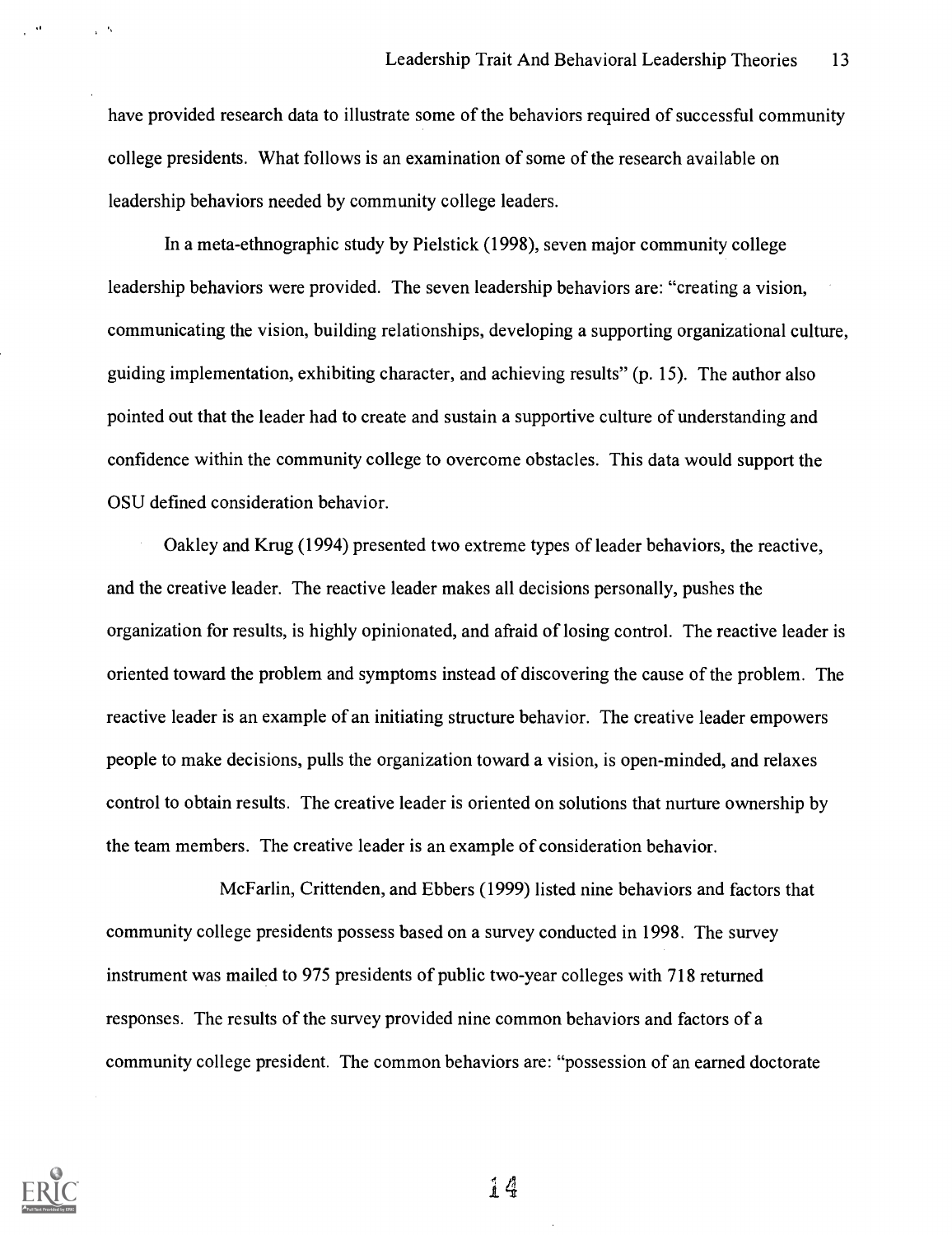degree, specific study of community college leadership, personal research and publication agenda, preparation as a change agent, status as community college insider, mentor-protégé relationship, peer networks, leadership development activities, and knowledge of technology" (p. 20). This data tends to emphasis consideration behaviors with a mix of leadership traits.

Phelps, Taber, and Smith's (1997) research on the African-American community college president presents additional insight to the leadership behaviors of the minority leader. The authors' state:

Presidents of a minority racial, ethnic, or gender group may also provide inspiring role models for students, employees, and community residents; add important voices to dialogues concerning personnel issues, including staff development, curriculum changes, teaching excellence, and student success; and promote community relationships and commitments, enriching all associated with the college and its community. (p. 3) The Phelps, Taber, and Smith's research data provides support for the OSU research focused on consideration behaviors.

The OSU data, as provided by Shields and Gardner (1997), indicates that subordinates were more satisfied with a leader who displayed genuine consideration behavior. The data on leaders with initiating structure behavior were viewed with mixed results. Some subordinates respected the task accomplishment emphasized by the leader, but, over time began to resent the leader and wanted to transfer away from the leader who acted in an initiating structure manner.

#### Conclusion

The leadership challenges provided by the many authors offer an excellent insight to the community college leadership environment for the  $21<sup>st</sup>$  century. The ability to deal with many new and varied challenges requires an agile leader who is thoroughly prepared through training,



 $\mathbf{r}^{(1)}$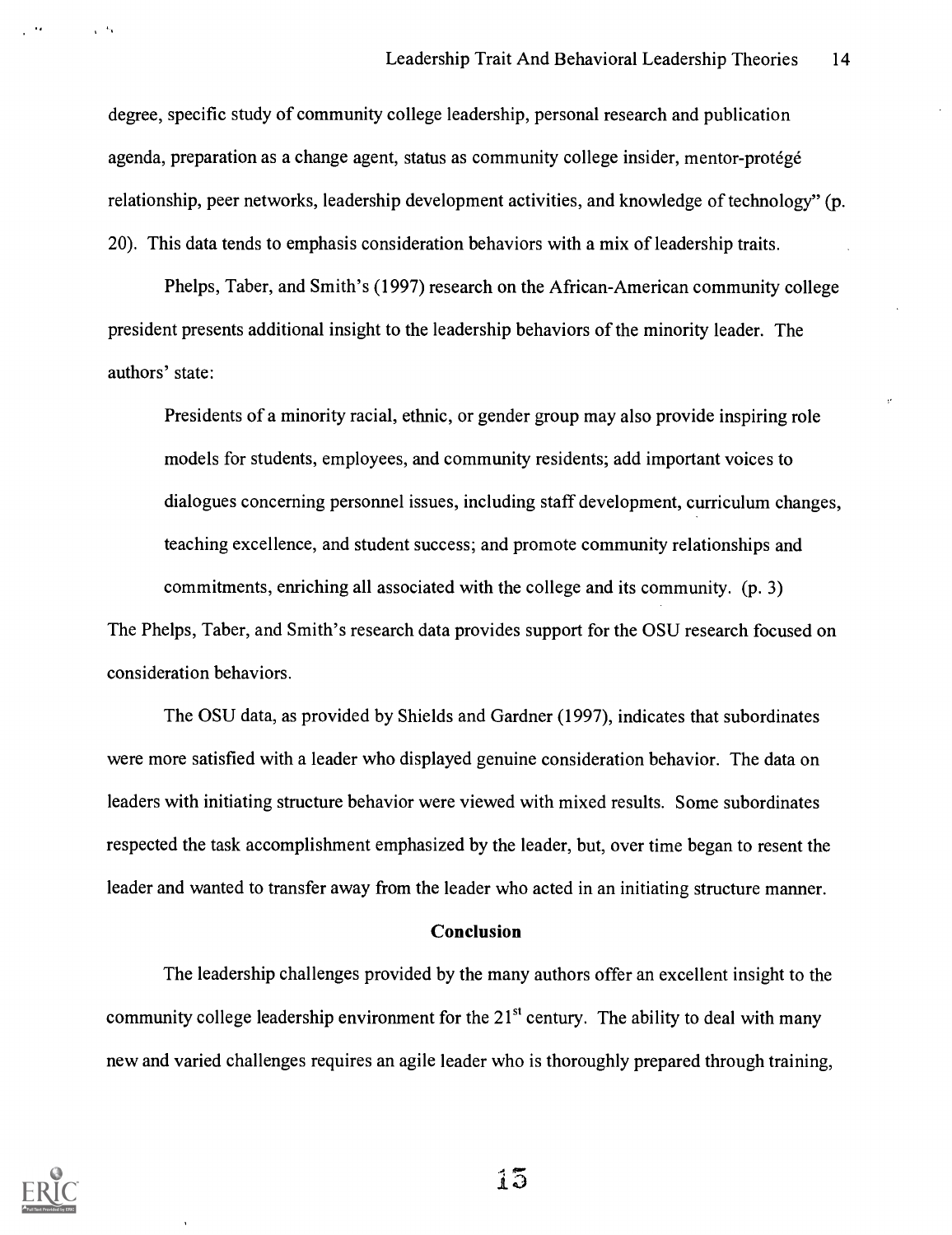experience, and self-study. The movement through the community college hierarchy from faculty to president may provide the necessary opportunities to develop and refine leadership traits and behaviors to deal with the new millennium challenges. The future leader must make every effort to learn from their experiences and those of others in order to develop and refine needed leadership behaviors and traits. Leadership training, within higher education, needs more focus and emphasis to prepare future leaders. With the impending turnover of community college leaders due to retirements, leadership training is more important now than it has been in the past. Formal and informal training programs should be in place now to assist leadership development of those individuals just starting up the ladder to the community college presidency.

The United States military for centuries has provided extensive and continuous leadership training through formal training and education, on the job training, and coaching and mentoring. During a career in the military, a leader will spend at least three years in formal education learning and practicing leadership skills and behaviors. The community college president must assess his or her particular situation, environment, and available resources to form an appropriate response to the challenges. The ability of the community college leaders to understand the many new challenges, formulate strategies for dealing with the challenges, communicating the strategies, and succeeding in overcoming the challenges, will enhance the institution they lead. To direct a community college that meets all stakeholders' requirements within the current environment will be the measure of success for the community college president.

The literature in community college leadership has provided many traits needed by the community college president as shown in Table 1, and behaviors listed in Table 2. The list of traits and behaviors provided is not comprehensive, but, is diverse. The gaining and refining the required leadership traits and behaviors is accomplished by the matriculation through various



 $\mathbf{r}^{-1}$ 

់សិ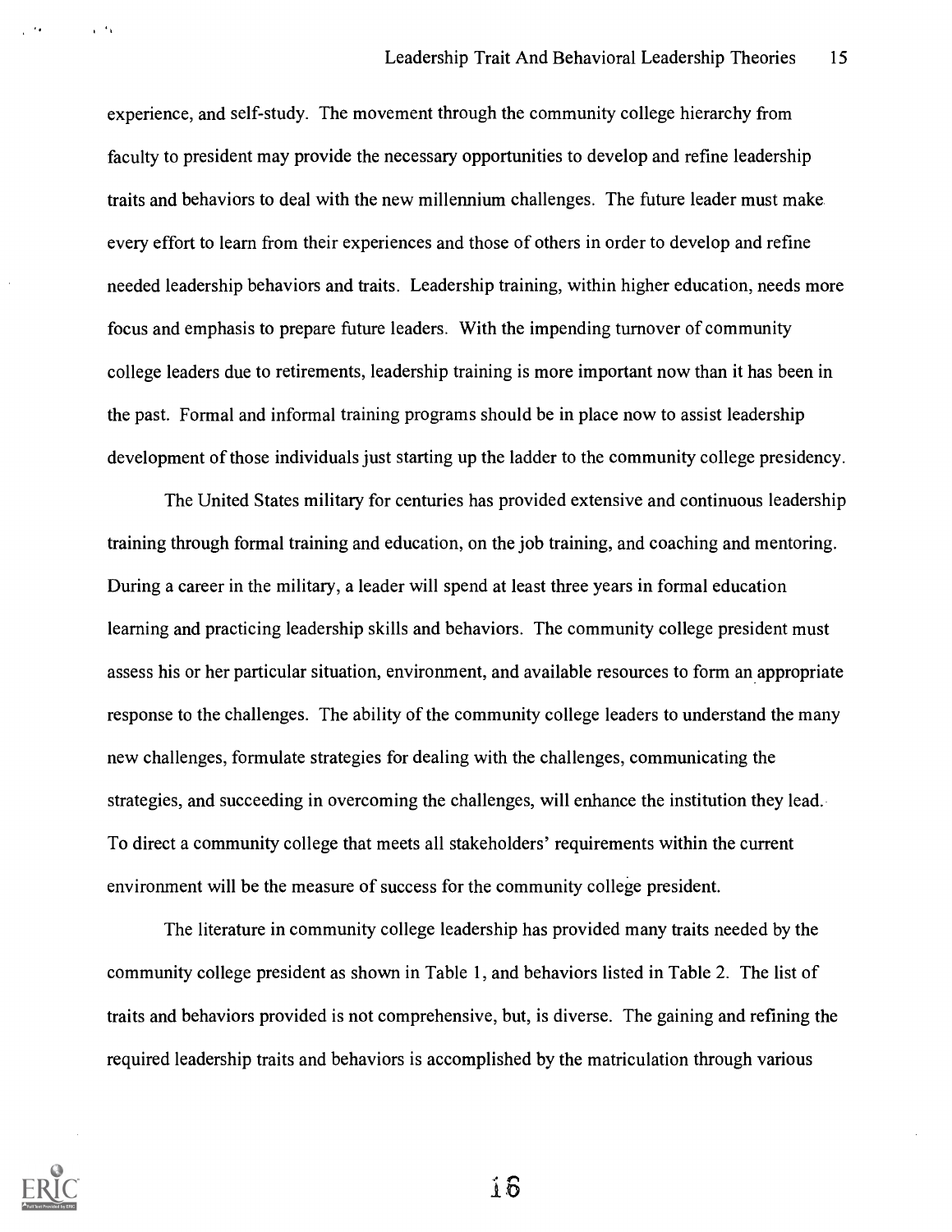leadership positions within the community college. Can a community college president have all the traits and behaviors that the research has provided? Will having all the traits and behaviors ensure success as a community college president?

The answer to these questions is no, and cannot be found in the literature. It is found within community college presidents as they conduct self-assessments of their leadership traits and behaviors. It is not possible for any community college president to have all of the behaviors and traits that I have outlined in this paper, and there are even more listed in the study of leadership that I did not present. Community college leaders must capitalize on those behaviors and traits that make them effective in creating a high performance educational institution. The traits and behaviors that the leader assesses as weak or needs further development must be improved through training, study, and mentoring. The leader may also compensate with highly developed traits and behaviors to offset those that are not well developed. If the leader does take this strategy, then he or she must have sufficient understanding of how to compensate and still meet performance expectations. The leader may also consider using a trusted staff to complement his leadership behaviors and skills in needed areas. I would argue that the community college leader should play to their strengths and offset the shortfalls through continued leadership study and training, and have a trusted staff to assist in those areas the leader deems needing support. Success as a community college president is not measured by traits or behaviors. It is measured by how one applies the traits and behaviors to the task. Success is also measured by the many stakeholders of the community college that evaluate the leader's performance. The final review of success is conducted by the governance board that does the hiring and firing.

Bolman and Deal (1997) describes leadership as an intangible thing. "It exists only in



 $\mathcal{C}^{(1)}$ 

 $\mathbf{A}$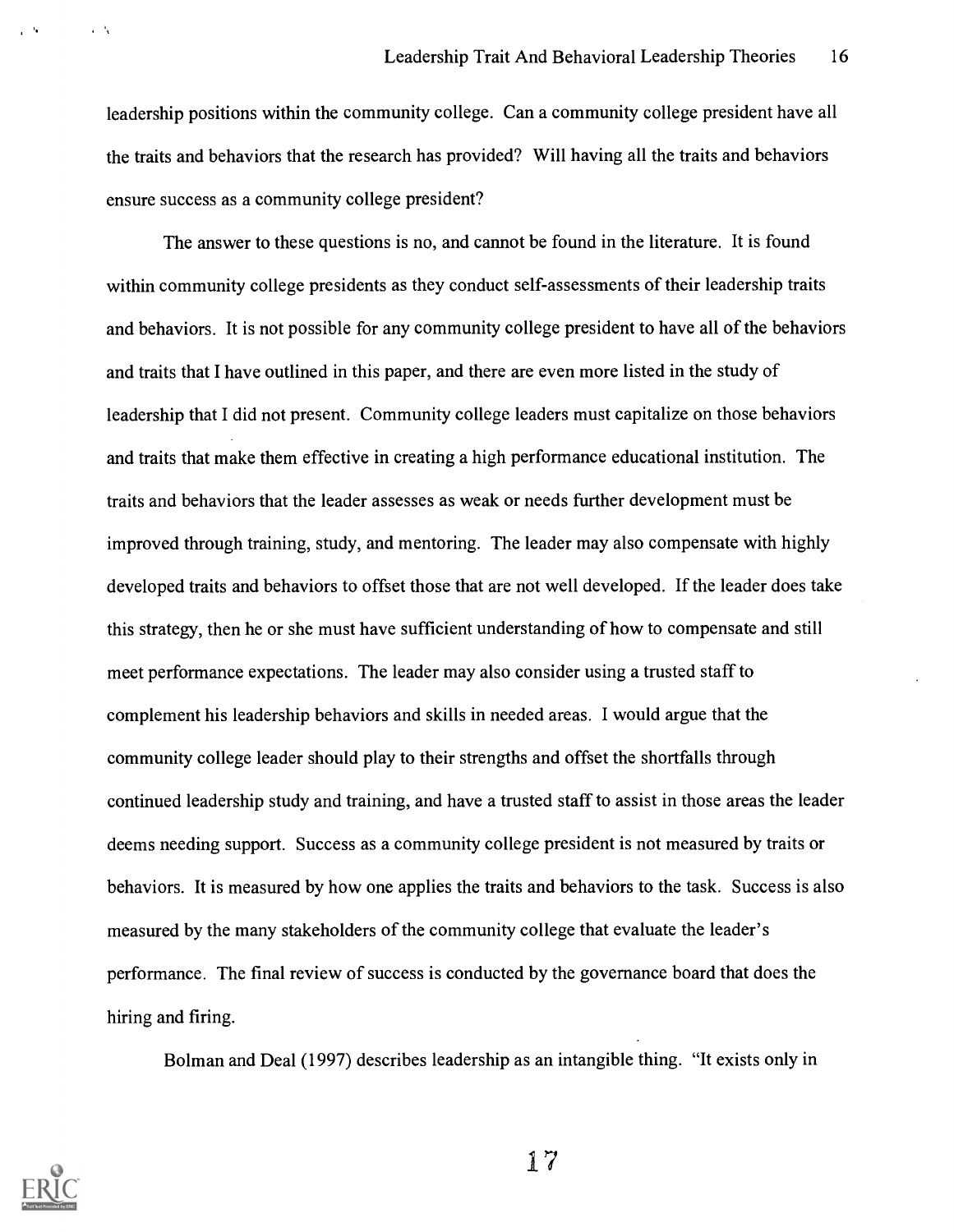relationships and in the imagination and perception of the engaged parties. We expect leaders to persuade or inspire rather than coerce or give orders" (p. 294). The authors present a coherent argument that good leaders have the "right stuff'. They have qualities like vision, strength, and commitment. They also propose that good leadership is situational and that leadership solutions in one scenario are not effective in another. Bolman and Deal offer that a good leader has a good mix of high quality traits and acceptable leadership behaviors. The authors state that:

Leadership is thus a subtle process of mutual influence fusing thought, feeling, and action to produce cooperative effort in the service of purposes and values of both the leader and the led. (p. 296)

Bolman and Deal also indicated that there is no one set of universal traits that will make a leader, nor are there certain behaviors that make a good leader.

The challenges that the  $21<sup>st</sup>$  century community college president will encounter will require unique behaviors and traits. The list of traits and behaviors needed by a community college president is quite extensive. It begs the question of how one individual can obtain and master all the traits and behaviors provided in the literature. What if a community college president has all the behaviors, will he or she be a successful community college president? What if the president only has 75 % or 50 % of the listed traits? Can success as a community college president be measured by the leadership traits one possesses? Certainly, one must develop and refine leadership traits and behaviors as he or she transitions from faculty to president. Few community college presidents, if any, have every leadership trait and behavior presented in this paper. The skill in applying the leadership traits and behaviors one possesses is the yardstick to measure success as a community college president. Applying leadership traits and behaviors to the task is truly an art, not a science.



 $\ddot{\phantom{a}}$ 

 $\mathcal{A}_1$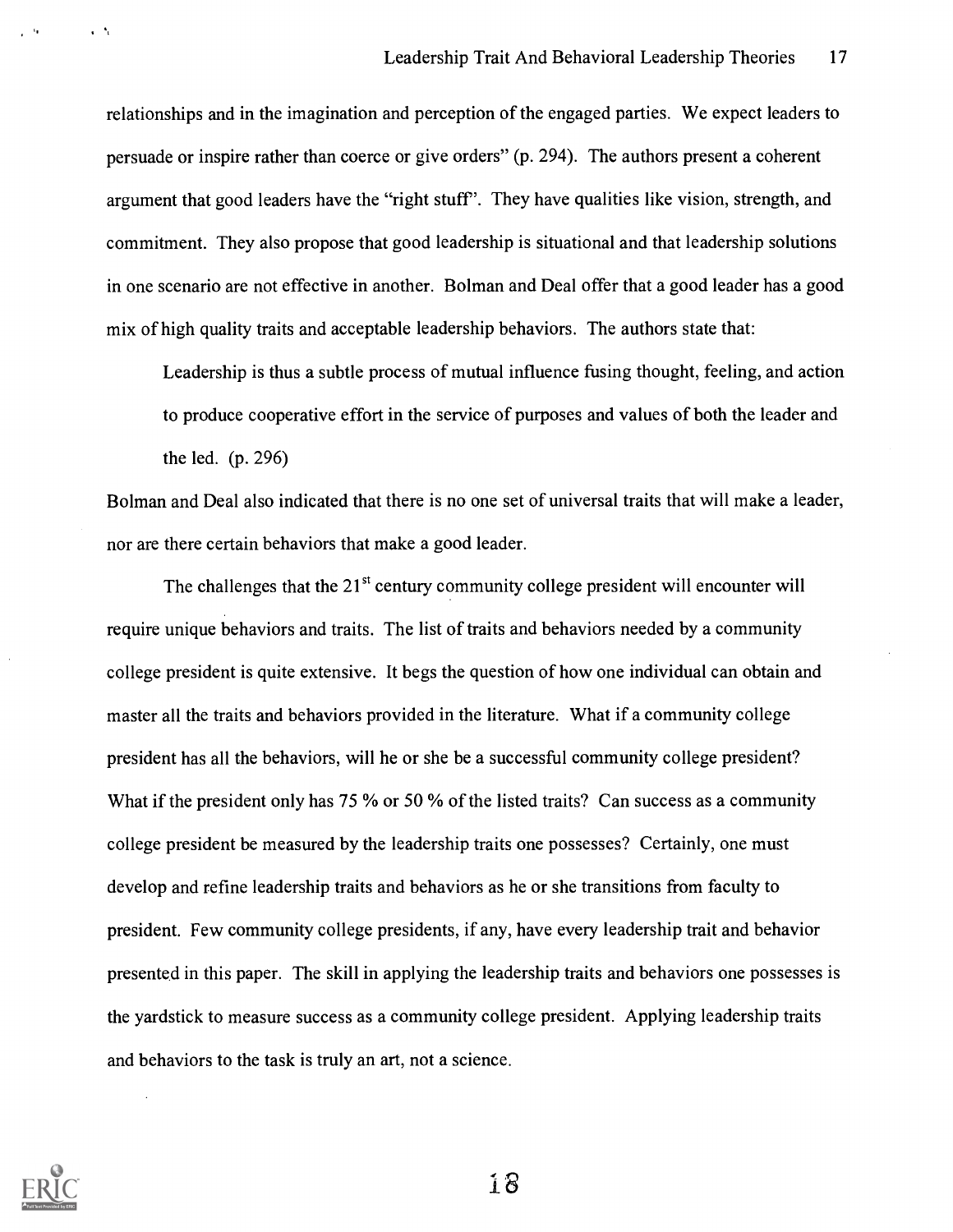#### References

- Alfred, R., & Rosevear, S. (2000). Organizational structure, management, and leadership for the future. In A. M. Hoffman & R. W. Summers (Ed.), Managing colleges and universities: Issues for leadership. Westport, CT: Bergin & Garvey.
- Bass, B. M., (1990). Bass & Stogdill 's Handbook of Leadership: Theory, Research, and *Managerial Application.*  $(3<sup>rd</sup>$  ed.). New York: Free Press
- Birnbaum, R. (1988). How Colleges Work: The Cybernetics of Academic Organization and Leadership. San Francisco: Jossey-Bass.
- Bolman, L. G., & Deal, T. E. (1997). Reframing Organizations: Artistry, Choice, and Leadership.  $(2^{nd}$  ed.). San Francisco: Jossey-Bass.
- Cohen, A. M., & Brawer, F. B. (1996). Toward the future: Trends, challenges, and obligations. In The American community college. San Francisco: Jossey-Bass.
- Covey, S. R. (1989). The 7 Habits of Highly Effective People. New York: Simon & Schuster.
- Garmon, J. (2001). Advice and assent [Electronic version]. Community College Week, 14(2), 6-12.
- Hockaday, J., & Puyear, D. (2000). Community college leadership in the new millennium, New Expeditions Issues Paper No. 8, Washington, DC: Community College Press.
- Kouzes, J., & Posner, B. (1991). The Leadership Challenge. San Francisco: Jossey-Bass.
- McFarlin, C. H., Crittenden, B. J., & Ebbers, L. H. (1999). Background factors common among outstanding community college presidents [Electronic version]. Community College Review, 27(3), 19-31.
- Oakley, E., & Krug, D. (1991). *Enlighten Leadership: Getting to the Heart of Change.* New York: Simon & Schuster.



i A

. A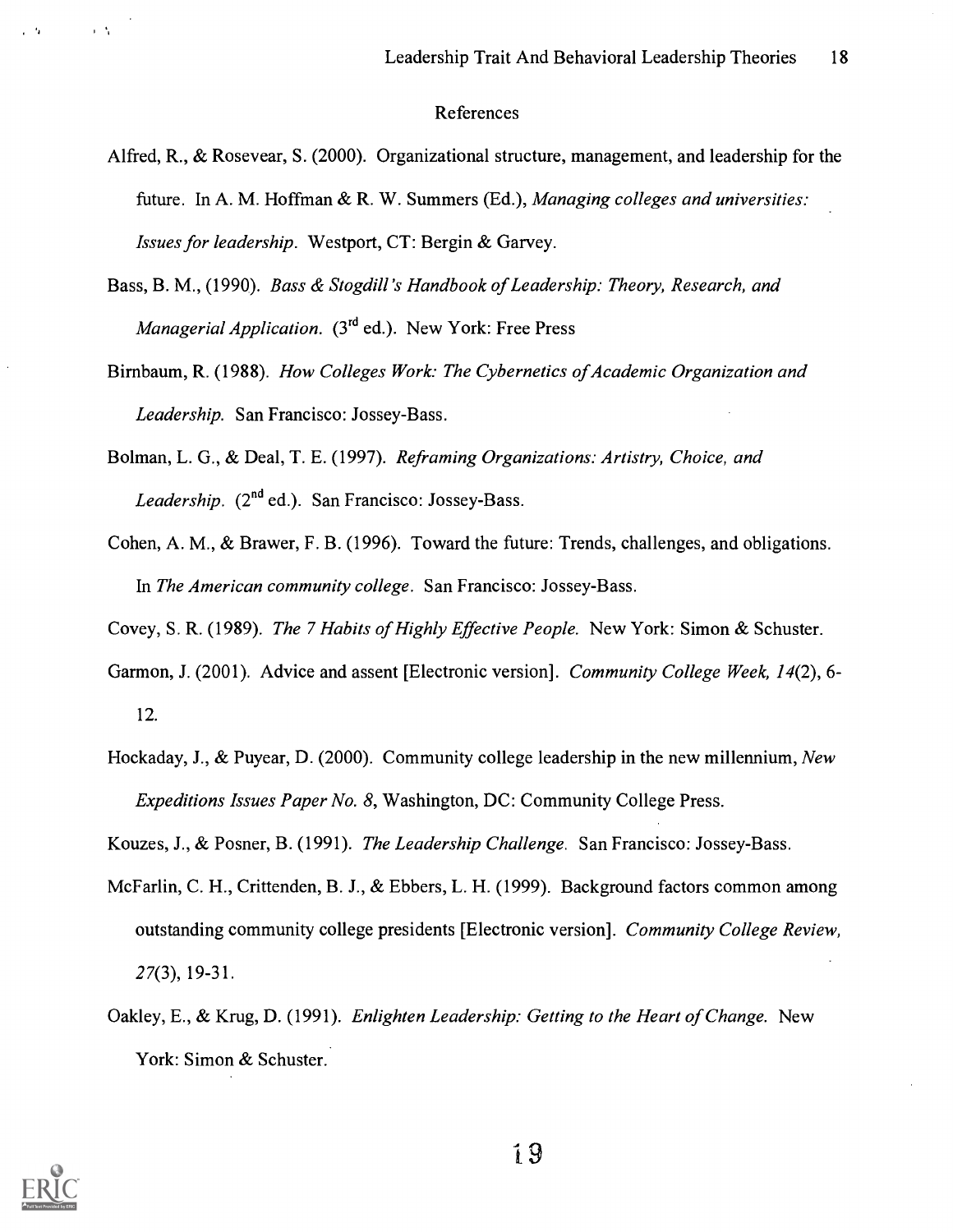- Pielstick, C. D. (1998). A transforming leader: A meta-ethnographic analysis [Electronic version]. Community College Review, 26(3), 15-31.
- Shields, D. L., & Gardner, D. E. (1997). The relationship between leadership behaviors and group cohesion in team sports [Electronic version]. Journal of Psychology, 131(2), 196-211.
- Sullivan, L. G. (2001). Four generations of community college leadership [Electronic version]. Community College Journal of Research and Planning, 25(4), 559-571.
- Underwood, J. C., & Hammons, J. 0. (1999). Past, present, and future variations in community college organizational structure [Electronic version]. Community College Review, 26(4), 39- 59.
- Yukl, G. A. (1989). *Leadership in Organizations* (2<sup>nd</sup> ed.). Englewood Cliffs, NJ: Prentice Hall.
- Yukl, G. A. (1971). Toward a behavioral theory of leadership. Organizational Behavior and Human Performance, 1971(6), 414-440.



 $\mu \propto 0$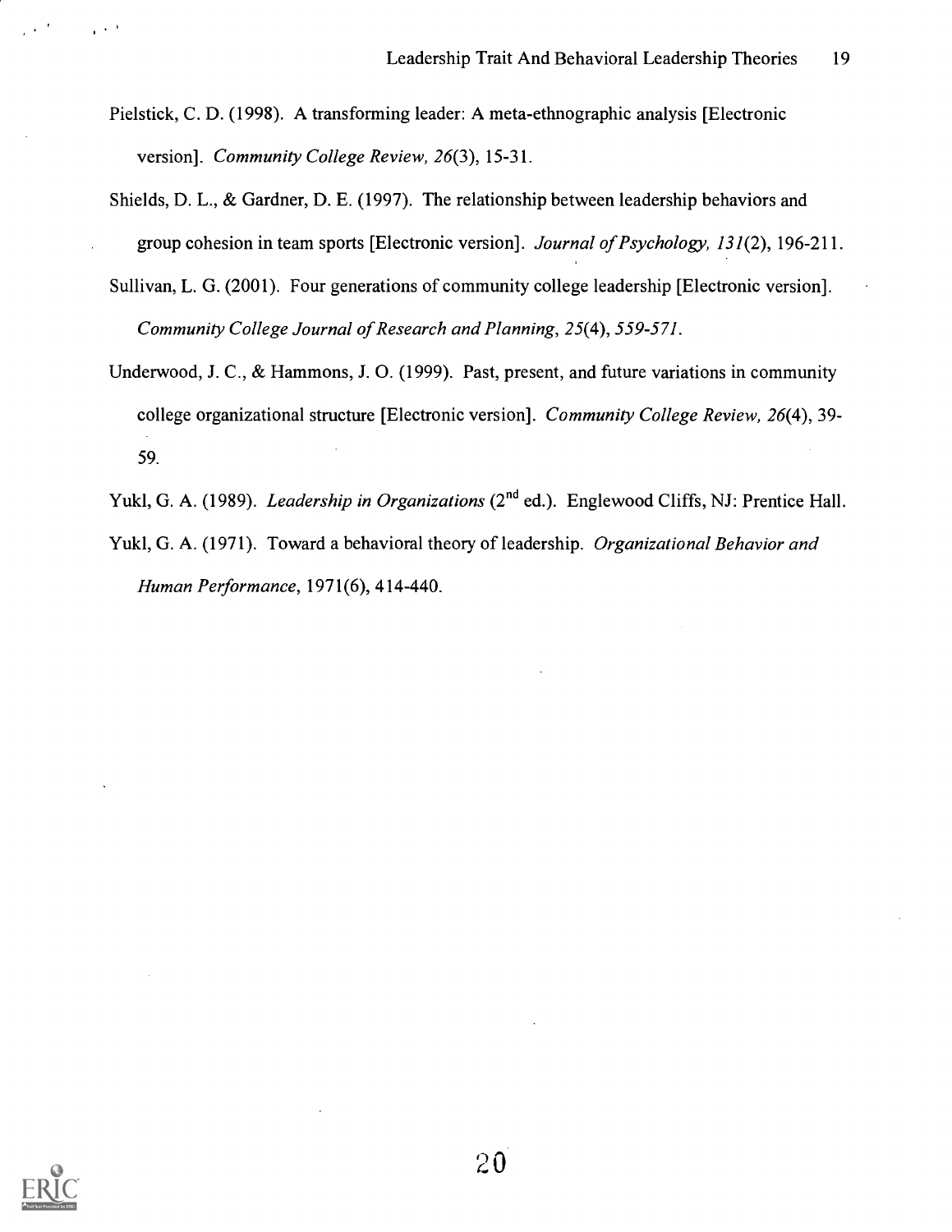Table 1

 $\epsilon^{-1}$  ).

 $\hat{\boldsymbol{\gamma}}$ 

 $\hat{\mathcal{A}}$ 

 $\mathcal{A}^{\mathcal{A}}$ 

 $\sim$ 

# List of Leadership Traits by Authors

 $\mathcal{L}_{\mathcal{A}}$ 

| Authors                                                                         | <b>Traits</b>                                                        |  |
|---------------------------------------------------------------------------------|----------------------------------------------------------------------|--|
| Alfred and Rosevear (2000)                                                      | Teamwork, Information Sharing, Core Competency Focus,                |  |
|                                                                                 | Customer Service Emphasis, and Market Foresight.                     |  |
| Bolman and Deal (1997)                                                          | Vision, Strength, and Commitment                                     |  |
| Covey (1989)                                                                    | Be Proactive, Begin with an End in Mind, Put First Things First,     |  |
|                                                                                 | Think Win-Win, Seek First to Understand, Then to be Understood,      |  |
|                                                                                 | Synergize, and Sharpen the Saw.                                      |  |
| Evans (2001)                                                                    | Women Leaders Are: Not So Bound by Tradition, Nor Enamored           |  |
|                                                                                 | with Power and the Trappings of Office; Outcome-Oriented, Very       |  |
|                                                                                 | Caring, Can Do People, Take on Challenges Others Shun                |  |
| Garmon (2001)                                                                   | Practicing Humility, Picking Your Battles, Instilling a Sense of     |  |
|                                                                                 | Pride, Trusting Your Intuition, Open, Honest, Accurate               |  |
|                                                                                 | Communication, Good Dose Of Common Sense, Lots of                    |  |
|                                                                                 | Willingness to Trust, Constant Dedication to the Success of Students |  |
|                                                                                 | and Those Who Serve Students.                                        |  |
| Giannini (2001)                                                                 | Sees Women Leaders as Responsive Change Agents, and Guiding          |  |
|                                                                                 | the Future Agendas of Higher Education.                              |  |
| Hockaday and Puyear (2000)                                                      | Vision; Integrity; Confidence; Courage; Technical Knowledge;         |  |
|                                                                                 | Collaborators, Persistence; Good Judgment; and Desire To Lead        |  |
| Kouzes and Posner (1991)                                                        | Honest, Competent, Forward-Looking, and Inspiring                    |  |
| Stephenson (2001)<br>Challenges Woman Leaders To Understand Staffing, Students, |                                                                      |  |
|                                                                                 | Funding And The Workforce                                            |  |

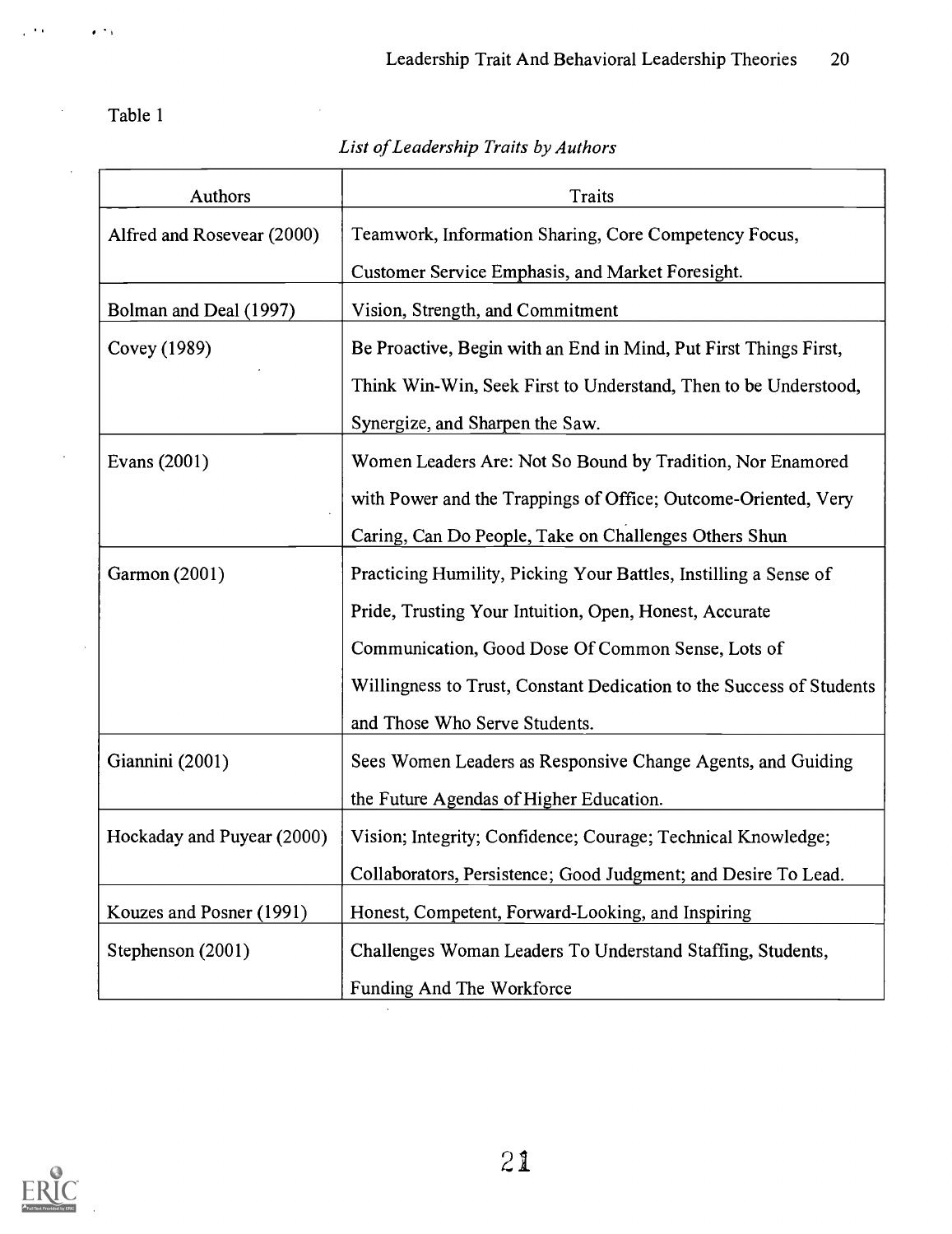$\hat{\boldsymbol{\beta}}$ 

Table 2

 $\frac{1}{2}$  ,  $\frac{1}{2}$ 

 $\frac{1}{2}$  ,  $\frac{1}{2}$ 

# List of Leadership Behaviors by Authors

| <b>Authors</b>            | <b>Behaviors</b>                                                     |  |
|---------------------------|----------------------------------------------------------------------|--|
| Bolman and Deal (1997)    | Persuade, Inspire rather than Coerce or Give Orders, Mutual          |  |
|                           | Influence Fusing Thought, Feeling, and Action to Produce             |  |
|                           | Cooperative Effort in the Service of Purposes and Values of Both     |  |
|                           | the Leader and the Led                                               |  |
| McFarlin, Crittenden, and | Possession of an Earned Doctorate Degree, Specific Study of          |  |
| Ebbers (1999)             | Community College Leadership, Personal Research and Publication      |  |
|                           | Agenda, Preparation as a Change Agent, Status as Community           |  |
|                           | College Insider, Mentor-Protégé Relationship, Peer Networks,         |  |
|                           | Leadership Development Activities, and Technology Knowledge          |  |
| Phelps, Taber, and Smith  | Provide Inspiring Role Models for Students, Employees, and           |  |
| (1997)                    | Community Residents; Important Voices to Dialogues Concerning        |  |
|                           | Staff Development, Curriculum Changes, Teaching Excellence, and      |  |
|                           | Student Success; Promote Community Relationships and                 |  |
|                           | Commitments, Enriching all Associated with the College and Its       |  |
|                           | Community                                                            |  |
| Pielstick (1998)          | Creating a Vision, Communicating the Vision, Building                |  |
|                           | Relationships, Developing a Supporting Organizational Culture,       |  |
|                           | Guiding Implementation, Exhibiting Character, and Achieving          |  |
|                           | Results                                                              |  |
| Oakley and Krug (1994)    | The reactive leader - oriented toward the problem and symptoms       |  |
|                           | instead of discovering the cause of the problem. The creative leader |  |
|                           | - oriented on solutions that nurture ownership by the team members.  |  |

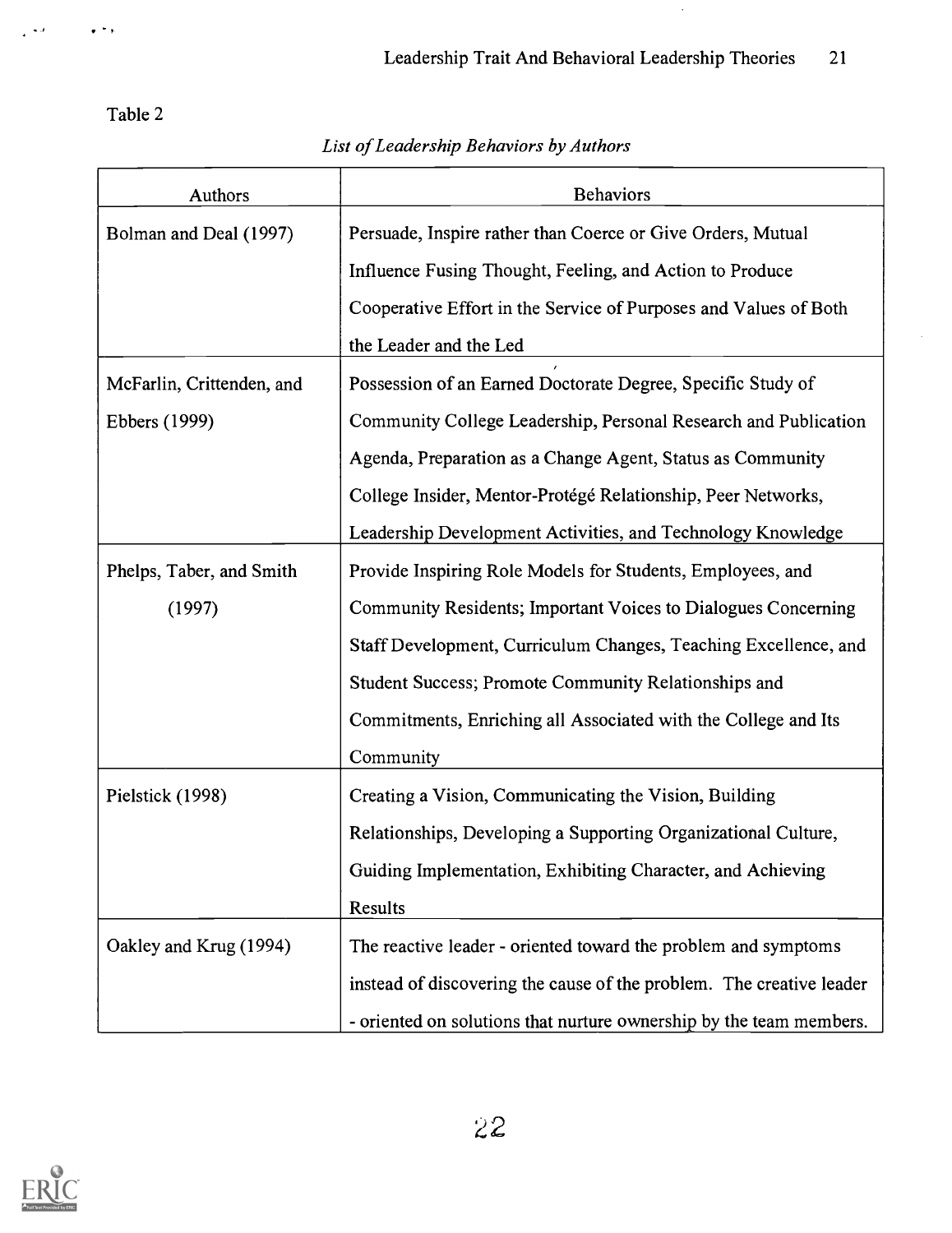

U.S. Department of Education

Office of Educational Research and Improvement (OERI) National Library of Education (NLE) Educational Resources Information Center (ERIC)



# REPRODUCTION RELEASE

(Specific Document)

### I. DOCUMENT IDENTIFICATION:

| Title:                   |                  | What Do We Know About Good Community College Leaders:<br>A Study in Leadership Trait Theory and Behavioral Leadership Theory |
|--------------------------|------------------|------------------------------------------------------------------------------------------------------------------------------|
| Author(s):               | Donald Gary Goff |                                                                                                                              |
| <b>Corporate Source:</b> |                  | <b>Publication Date:</b>                                                                                                     |

II. REPRODUCTION RELEASE:

In order to disseminate as widely as possible timely and significant materials of interest to the educational community, documents announced in the<br>monthly abstract journal of the ERIC system, Resources in Education (RIE),

If permission is granted to reproduce and disseminate the identified document, please CHECK ONE of the following three options and sign at the bottom of the page.

| affixed to all Level 1 documents                                                                                                                                 | The sample sticker shown below will be<br>affixed to all Level 2A documents                                                                                                                                                                                                                                                                                           | The sample sticker shown below will be<br>affixed to all Level 2B documents                        |  |
|------------------------------------------------------------------------------------------------------------------------------------------------------------------|-----------------------------------------------------------------------------------------------------------------------------------------------------------------------------------------------------------------------------------------------------------------------------------------------------------------------------------------------------------------------|----------------------------------------------------------------------------------------------------|--|
| PERMISSION TO REPRODUCE AND<br>DISSEMINATE THIS MATERIAL HAS<br><b>BEEN GRANTED BY</b>                                                                           | PERMISSION TO REPRODUCE AND<br>DISSEMINATE THIS MATERIAL IN<br>MICROFICHE, AND IN ELECTRONIC MEDIA<br>FOR ERIC COLLECTION SUBSCRIBERS ONLY.<br>HAS BEEN GRANTED BY                                                                                                                                                                                                    | PERMISSION TO REPRODUCE AND<br>DISSEMINATE THIS MATERIAL IN<br>MICROFICHE ONLY HAS BEEN GRANTED BY |  |
| TO THE EDUCATIONAL RESOURCES<br><b>INFORMATION CENTER (ERIC)</b>                                                                                                 | TO THE EDUCATIONAL RESOURCES<br><b>INFORMATION CENTER (ERIC)</b>                                                                                                                                                                                                                                                                                                      | TO THE EDUCATIONAL RESOURCES<br>INFORMATION CENTER (ERIC)                                          |  |
|                                                                                                                                                                  | 2A                                                                                                                                                                                                                                                                                                                                                                    | 2B                                                                                                 |  |
| Level 1                                                                                                                                                          | Level 2A                                                                                                                                                                                                                                                                                                                                                              | Level 2B                                                                                           |  |
| X                                                                                                                                                                |                                                                                                                                                                                                                                                                                                                                                                       |                                                                                                    |  |
| Check here for Level 1 release, permitting<br>reproduction and dissemination in microfiche or other<br>ERIC archival media (e.g., electronic) and paper<br>copy. | Check here for Level 2A release, permitting<br>reproduction and dissemination in microfiche and in<br>electronic media for ERIC archival collection<br>subscribers only                                                                                                                                                                                               | Check here for Level 2B release, permitting<br>reproduction and dissemination in microfiche only   |  |
|                                                                                                                                                                  | Documents will be processed as indicated provided reproduction quality permits.<br>If permission to reproduce is granted, but no box is checked, documents will be processed at Level 1.                                                                                                                                                                              |                                                                                                    |  |
|                                                                                                                                                                  |                                                                                                                                                                                                                                                                                                                                                                       |                                                                                                    |  |
| I hereby grant to the Educational Resources Information Center (ERIC) nonexclusive permission to reproduce and disseminate this document                         | as indicated above. Reproduction from the ERIC microfiche or electronic media by persons other than ERIC employees and its system<br>contractors requires permission from the copyright holder. Exception is made for non-profit reproduction by libraries and other service agencies<br>to satisfy information needs of educators in response to discrete inquiries. |                                                                                                    |  |
| Signature:<br>Sign<br>here.→<br>Organization/Address:                                                                                                            |                                                                                                                                                                                                                                                                                                                                                                       | Printed Name/Position/Title: Donald Gary Goff<br>Dean, Business and Technologies                   |  |